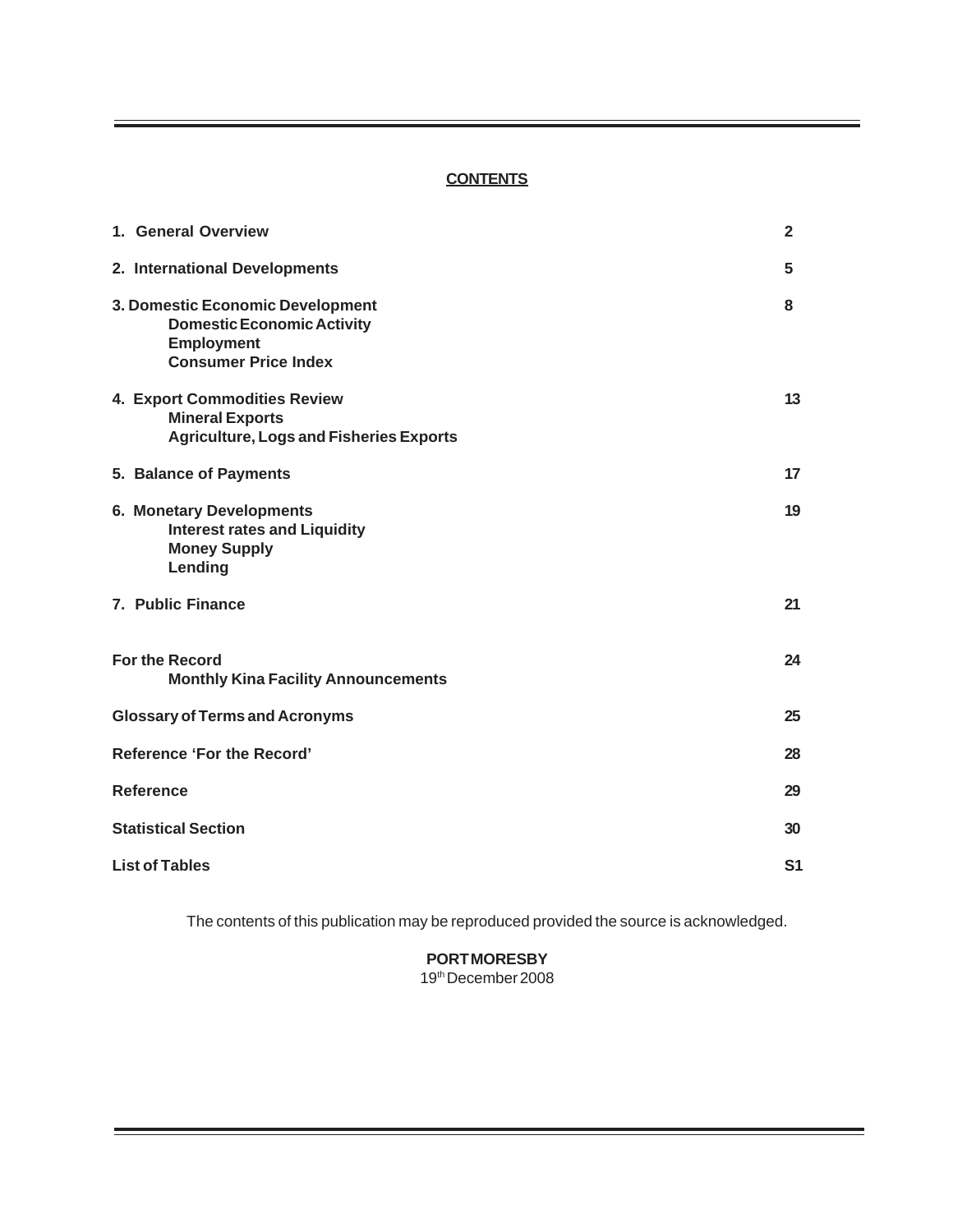# **1. GENERAL OVERVIEW**

Economic indicators available to the Bank of Papua New Guinea (the Bank) show continued but lower economic growth in the economy into the third quarter of 2008. Growth in employment, surplus in the trade account, continued growth in credit to the private sector and increased sales by the private sector are supportive of the growth. The growth in lending to the private sector reflected expansion of business activity in some sectors, including the construction sector. The Consumer Price Index (CPI) inflation increased by 13.5 percent over the twelve months to September 2008, attributable to: the feed-through of increased international food and fuel prices to domestic prices; increases in the prices of seasonal produces; and strong domestic demand pressures. The kina appreciated against the US and Australian dollars, which resulted in the Trade Weighted Index (TWI) appreciating by 9.5 percent in the September quarter. This combined with the retreating of international food and fuel prices in the September quarter from their historic highs, as a result of a slow down in global demand from the financial crisis, should contribute to an easing in inflationary pressures in the next two to three quarters. In line with the tightening stance of monetary policy announced in the July 2008 Monetary Policy Statement (MPS), the Bank increased the Kina Facility Rate (KFR) by 25 basis points to 6.50 percent in August and by 50 basis points to 7.00 percent in September 2008.

Data obtained from the Bank's Business Liaison Survey (BLS) show a lower growth in business sales by the formal private sector in the June quarter of 2008, compared to the previous quarter. The nominal value of sales increased by 2.6 percent in the June quarter of 2008, compared to an increase of 15.0 percent in the previous quarter. Excluding the mineral sector, the nominal value of sales increased by 9.3 percent in the June quarter, compared to an increase of 6.6 percent in the previous quarter. The increase was in all sectors, except the mineral sector. By region, there were increases in the National Capital District (NCD), Highlands, Momase and Morobe regions, while the Southern and Islands regions recorded decreases. Over the twelve months to June 2008, the total nominal value of sales increased by 8.3 percent. Excluding the mineral sector, annual sales increased by 25.6 percent.

The Bank's Employment Index recorded an increase of

0.6 percent in the total level of employment in the formal private sector in the September quarter of 2008, compared to an increase of 3.3 percent in the previous quarter. Excluding the mineral sector, the level of employment increased by 0.5 percent in the September quarter, compared to an increase of 3.4 percent in the previous quarter. The mineral, manufacturing, building and construction, wholesale and transport sectors recorded increases in employment levels while the agriculture/forestry/fisheries, retail, financial/business and other services sectors experienced declines. All regions recorded increases in employment level, except the Southern region (excluding NCD). Over the twelve months to September 2008, the total level of employment increased by 8.5 percent. Excluding the mineral sector, the level of employment increased by 9.3 percent.

Quarterly headline inflation, as measured by the Consumer Price Index (CPI), increased by 3.2 percent in the September quarter of 2008, compared to an increase of 3.7 percent in the June quarter. This outcome was due to higher prices in all expenditure groups, except the 'Transport and communication' and 'Miscellaneous' expenditure groups. Annual headline inflation was 13.5 percent in the September quarter of 2008, compared to an increase of 10.7 percent in the June quarter. The higher outcome was due to price increases in all expenditure groups. The largest increases were recorded in the 'Food', and 'Rents, council charges, fuel and power' groups, which reflected high international food and fuel prices and their feed-through to domestic prices, and increases in the prices of seasonal produces. By region, all urban areas recorded higher prices in the September quarter and over the twelve months to September 2008. The exclusion-based inflation rate was 3.1 percent in the September quarter of 2008, compared to 3.7 percent in the June quarter. The trimmed mean inflation rate was 2.5 percent in the September quarter of 2008, compared to 3.6 percent in the June quarter.

In the September quarter of 2008, the daily average kina exchange rate appreciated against all the major currencies. It appreciated by 4.9 percent against the US dollar, 11.7 percent against the Australian dollar, 9.0 percent against the euro, 9.4 percent against the pound sterling and 7.8 percent against the Japanese yen. These movements, mainly the appreciation against the Australian dollar, resulted in the daily average TWI appreciating by 9.5 percent during the September quarter.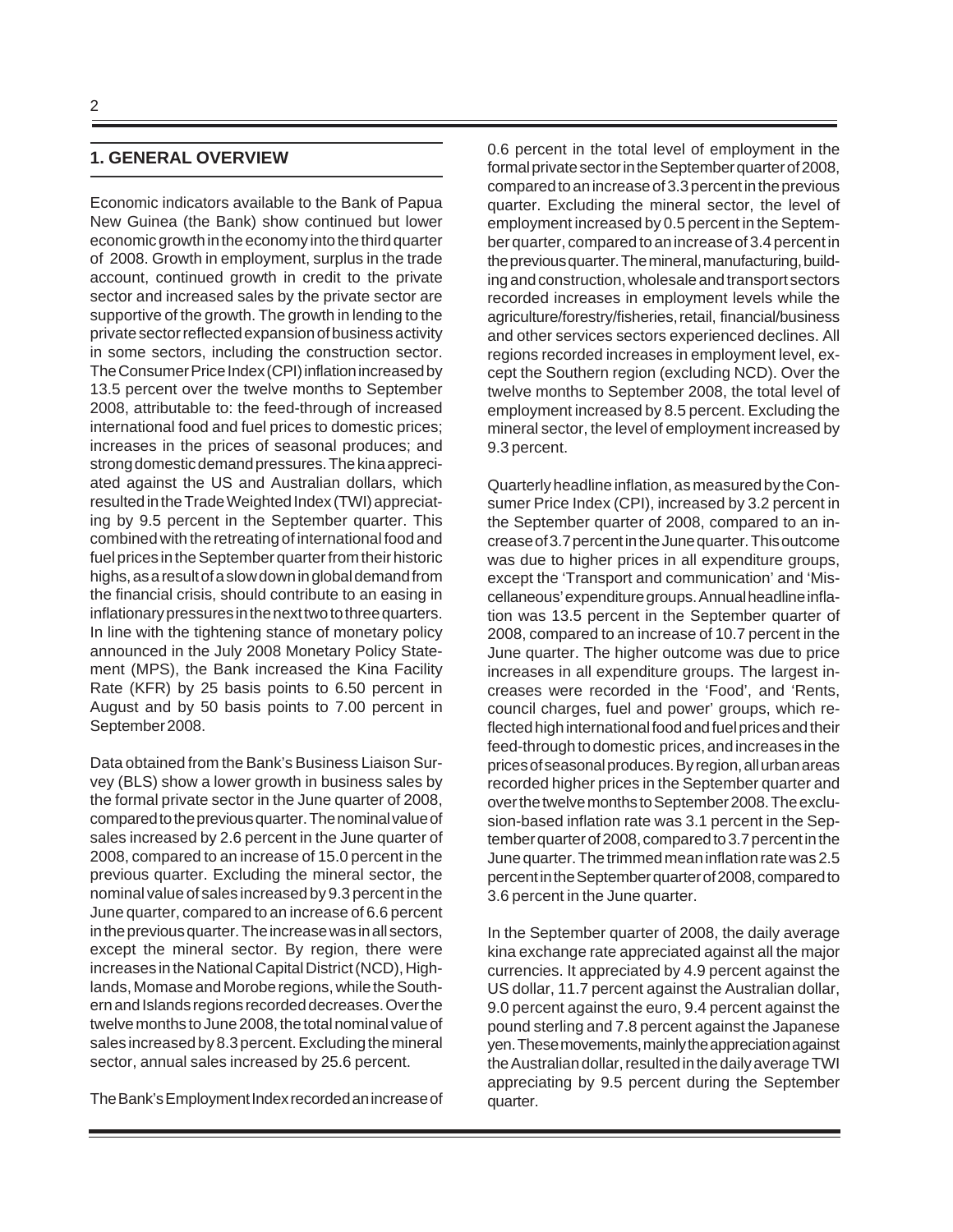Higher international prices for most mineral and agricultural exports resulted in a 16.2 percent increase in the weighted average kina price of exports in the September quarter of 2008, compared to the corresponding quarter of 2007. There was a 16.8 percent increase in the weighted average price of mineral exports, with higher kina prices of gold and crude oil. For agricultural, logs and marine product exports, the weighted average kina price increased by 13.5 percent. This was accounted for by higher kina prices of coffee, cocoa, palm oil, copra, copra oil, tea, rubber and marine product exports.

There was an overall surplus of K560 million in the balance of payments for the nine months to September 2008, compared to a surplus of K1,227 million in the corresponding period of 2007. The lower surplus was due to higher net outflows in the capital and financial accounts, which partially offset a higher surplus in the current account.

The current account recorded a higher surplus of K2,157 million in the nine months to September 2008, compared to a surplus of K668 million in the corresponding period of 2007. This outcome was the result of a higher trade surplus and lower net service and income payments, which more than offset lower net transfer receipts.

The capital and financial accounts recorded a net outflow of K1,609 million in the nine months to September 2008, compared to a net inflow of K519 million in the corresponding period of 2007.

The capital account recorded a lower net inflow of K63 million in the nine months to September 2008, compared to a net inflow of K93 million in the corresponding period of 2007. The decline reflected lower capital inflows by donor agencies for project financing.

The financial account recorded a net outflow of K1,672 million in the nine months to September 2008, compared to a net inflow of K426 million in the corresponding period of 2007. This outcome was a result of higher net outflow from direct investments, investments in financial derivative instruments abroad and other investments and net loan repayments by the Government, which more than offset the lower net inflows from portfolio investments.

The level of gross foreign exchange reserves at the end of September 2008 was K6,479.7 (US\$2,513) million,

sufficient for 9.2 months of total and 13.4 months of non-mineral import cover.

In line with the tightening stance of monetary policy, the KFR was increased by 25 basis points in August and by 50 basis points in September to 7.00 percent from 6.25 percent in June 2008. The dealing margin for the Repurchase Agreements (Repos) was maintained at 100 basis points on both sides of the KFR during the same period. Domestic Interest rates for short-term securities increased across all maturities during the quarter.

The Bank continued to utilise Open Market Operation (OMO) instruments in the conduct of monetary policy over the September quarter of 2008, using Central Bank Bills (CBBs) and Reverse Repos to diffuse excess liquidity. Trading in the inter-bank market was moderate during the same period. The Cash Reserve Requirement (CRR) and the Minimum Liquid Assets Ratio (MLAR) of commercial banks were maintained at 3.0 percent and 25.0 percent, respectively, in the September quarter of 2008.

The average level of broad money supply (M3\*) increased by 3.5 percent in September quarter of 2008, compared to an increase of 7.0 percent in the June quarter of 2008. This was due to an increase of 4.1 percent in average net foreign assets of the depository corporations and an increase of 8.0 percent in average private sector credit, which more than offset a significant decline of 129.5 percent in average net claims on the Government. Average net domestic claims outstanding, excluding advances to the Central Government and outstanding loans under the Government's Agricultural export commodity price support scheme, increased by 8.0 percent in the September quarter of 2008, compared to an increase of 10.9 percent in the previous quarter.

During the September quarter of 2008, total domestic credit extended by depository corporations to the private sector, public non-financial corporations, Provincial and Local Governments, and other financial corporations, increased by K194.7 million to K5,222.0 million, compared to an increase of K508.0 million in the previous quarter. This was mainly due to increased credit of: K183.2 million to the private sector; and K11.7 million to public non-financial corporations. The annualised growth in domestic credit, excluding advances made to the Central Government and advances under the price support schemes, was 37.5 percent in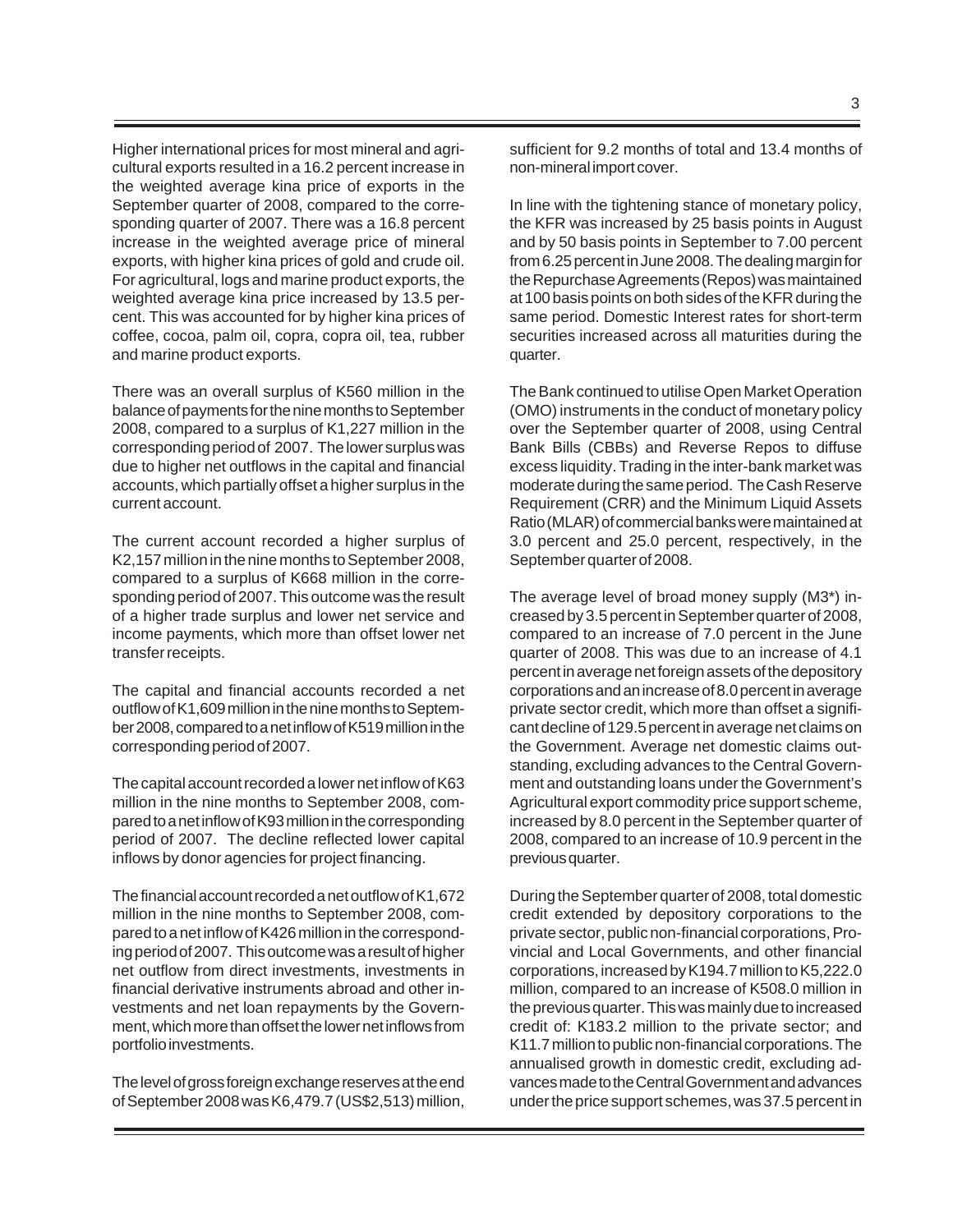the third quarter of 2008.

Preliminary estimates of the fiscal operations of the National Government for the nine months to September 2008 show an overall surplus of K1,063.4 million, compared to a surplus of K1,617.2 million in the corresponding period of 2007. This represents 5.4 percent of nominal Gross Domestic Product (GDP). The lower surplus was due to lower revenue and an increase in expenditure compared to the corresponding period in 2007.

Total revenue, including foreign grants, during the nine months to September 2008 was K4,597.2 million, 6.8 percent lower than the receipts collected in the corresponding period of 2007. This represents 63.8 percent of the budgeted revenue for 2008. The decrease was attributed to lower collections in non-tax revenue

combined with lower foreign grants, which more than offset an increase in tax revenue and infrastructure tax credits.

Total expenditure for the nine months to September 2008 was K3,533.8 million, 6.7 percent higher than in the corresponding period in 2007, and represents 50.5 percent of the budgeted expenditure for 2008. The increase was due to higher recurrent expenditure, which more than offset lower development expenditure.

As a result of these developments in revenue and expenditure, the Government recorded an overall budget surplus of K1,063.4 million for the nine months to September 2008. The surplus was used to make overseas loan repayments totalling K115.1 million, while K948.3 million was a net negative financing from domestic sources.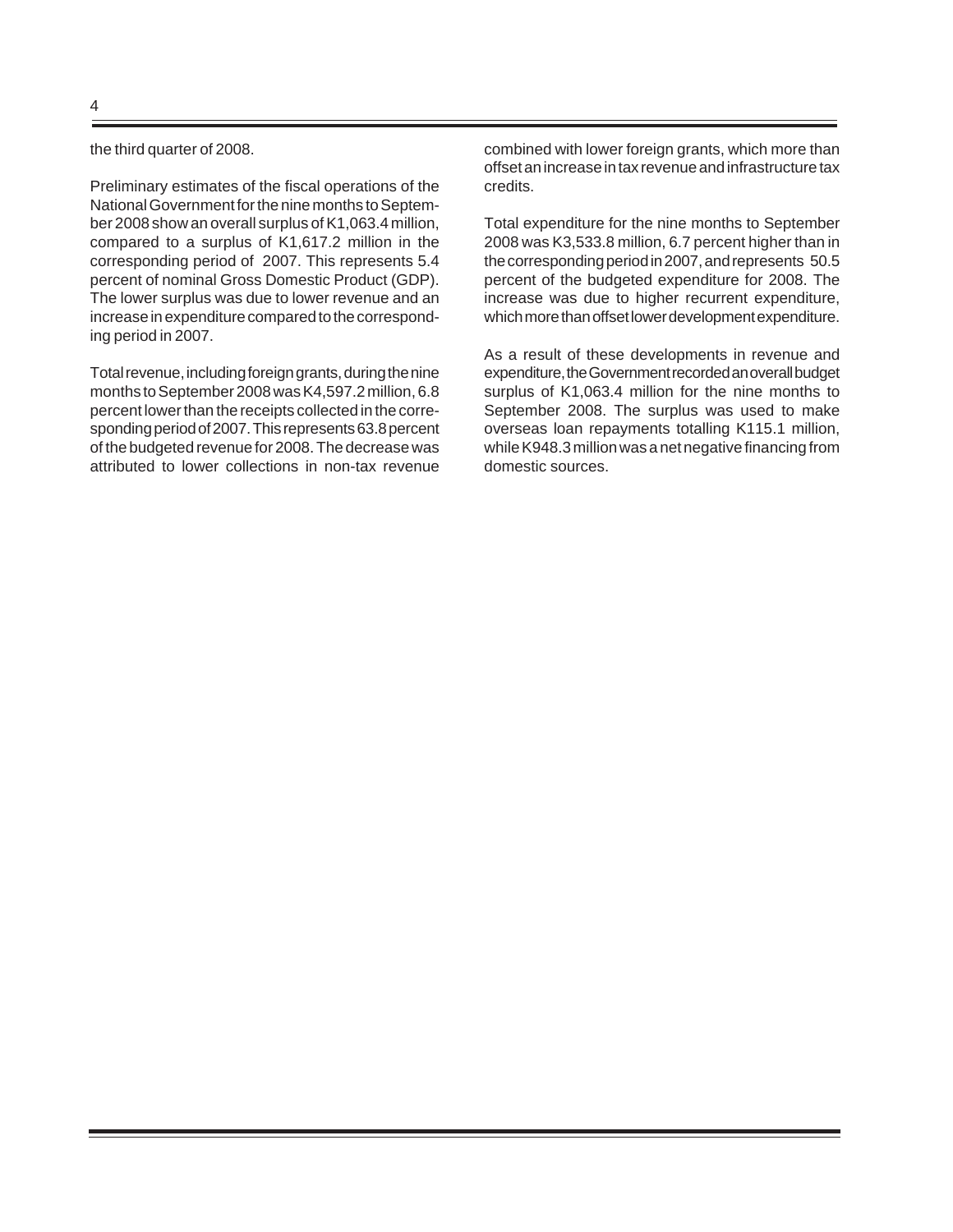### **2. INTERNATIONAL DEVELOPMENTS**

The world economy slowed down considerably in the third quarter of 2008 and is expected to slow even further in the fourth quarter. The November 2008 World Economic Outlook (WEO) Update of the International Monetary Fund (IMF) revised downward its Gross Domestic Product (GDP) projection for 2008 from 3.9 percent to 3.7 percent. Global growth is projected to slow further to 2.2 percent in 2009. It is anticipated that most advanced economies would be in or close to recession in the last quarter of 2008 or early 2009. The high rates of growth in most emerging and developing economies also decelerated in the third quarter of 2008. The IMF expects emerging and developing economies to grow by 6.6 percent in 2008, compared to 8.0 percent in 2007. Inflation in advanced economies is expected to rise to 3.6 percent in 2008 compared to 2.2 percent in 2007. Due to the slowdown in the global economy, inflation in the advanced economies is expected to fall to 1.4 percent in 2009. In emerging and developing economies, inflation is expected to decline more gradually, as recent commodity price increases and strong growth continue to exert upward pressure on prices.

In July 2008, the Managing Director of the IMF, Dominique Strauss-Kahn, in a Group of Eight (G8) summit held in Hokkaido, Japan, expressed concerns over the continued global inflationary pressures which were being driven by high oil and food prices. He called on the G8 leaders to act to prevent past food and fuel price increases from being translated into higher overall inflation outcomes through second-round effects. The United Nation's Food and Agriculture Organization's food price index fell by 12 percent in September from July after having reached an all time high in June 2008.

A high level forum on aid effectiveness was held in Accra, Ghana, in September to assess the success made towards achieving the goals set out in the Paris Declaration on Aid Effectiveness. The forum concluded with the adoption of an Accra Agenda for Action. It emphasizes the importance of changing the nature of donor conditionality to support ownership, increasing the predictability of aid and strengthening developing country capacity to lead and manage development strategies.

The price of United States (US) light sweet crude oil hit an all time record high of US\$147.27 per barrel on 11<sup>th</sup> July. Concerns over global supplies as a result of geopolitical tensions between Iran and the West and the crisis in Nigeria pushed oil prices to this new high. In all, the price of oil has increased by around 40 percent over the year to 11<sup>th</sup> July 2008. By 4<sup>th</sup> August the price of light sweet crude had retreated to US\$119.5 per barrel as production concerns were relieved and the prospect of falling demand, stemming from the financial crisis, exerted downward pressure on prices. On 22<sup>nd</sup> September, the price of oil for October delivery was around US\$120.92 per barrel due to tight inventories and fears of a weak US dollar.

The financial market crisis, which began in the middle of 2007, continued into the September quarter of 2008 putting financial institutions in major economies under considerable stress. In July, the US government approved a US\$300 billion rescue fund to help home owners get cheaper loans and to bail out the struggling mortgage Government Sponsored Enterprises Fannie Mae and Freddie Mac. In September, a major US investment bank, Lehman Brothers, collapsed due to its holding of illiquid assets and unstable wholesale liabilities. Meanwhile, the US government agreed to take control of the American International Group (AIG) in return for a US\$85 billion loan to prevent a disorderly liquidation of AIG assets which would have created further financial market instability.

In the US, real GDP grew by 0.8 percent over the year to September 2008, compared to an increase of 4.9 percent over the corresponding period in 2007. The lower growth was mainly attributed to a decline in consumer spending due to the financial crisis, combined with the lag effects of high food and fuel prices. The latest IMF forecast is for GDP to grow at a lower rate of 1.4 percent in 2008.

Industrial production declined markedly by 4.9 percent over the year to September 2008, compared to an increase of 1.9 percent over the year to September 2007. The sharp decline was due to the effects of the hurricanes, an airline strike and the credit crunch which weakened the manufacturing industry dramatically. The Institute of Supply Management's Purchasing Managers Index<sup>1</sup> was 50.0, 49.9 and 43.5 percent in July, August and September 2008, respectively, indicating a contraction in the manufacturing sector

<sup>1</sup> An index below 50 indicates contraction while an index above 50 indicates expansion in the manufacturing sector.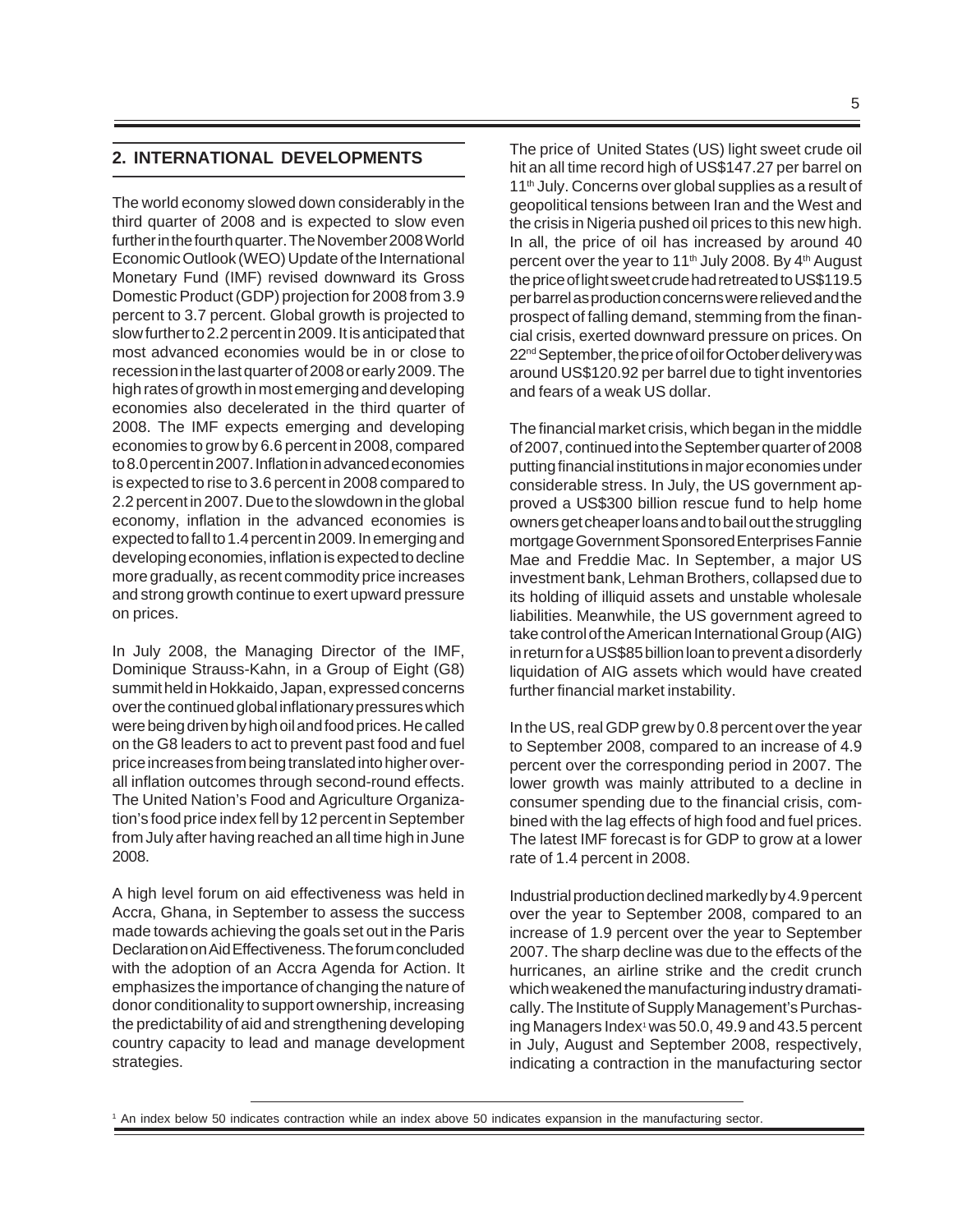which affected the whole economy. Retail sales declined by 3.3 percent over the year to September 2008, compared to an increase of 4.7 percent over the corresponding period in 2007, reflecting weak consumer spending. The unemployment rate was 6.1 percent in September 2008, compared to 4.7 percent in September 2007.

Consumer prices rose by 4.9 percent over the year to September 2008, compared to an increase of 2.8 percent over the same period in 2007. This outcome was mainly due to the effects of high energy and food prices. Broad money supply increased by 6.2 percent over the year to September 2008, compared to an increase of 6.7 percent over the corresponding period in 2007. The Federal Reserve kept the Federal Funds Rate unchanged at 2.00 percent in the September quarter of 2008 due to concerns over the slow down in economic growth, despite inflationary pressures remaining high.

The trade deficit was US\$851.1 billion over the year to September 2008, compared to a deficit of US\$805.0 billion over the same period in 2007.

In Japan, real GDP declined by 0.1 percent over the year to September 2008, compared to an increase of 2.6 percent over the year to September 2007. The decline was associated with the effects of high energy and material prices, the significant slow down in export growth and weak domestic demand. The latest IMF forecast is for GDP to grow by 0.5 percent in 2008.

Industrial production increased by 0.2 percent over the year to September 2008, compared to an increase of 0.8 percent over the same period in 2007. Retail sales declined by 1.8 percent over the year to September 2008, compared to an increase of 0.7 percent over the corresponding period in 2007, reflecting weak consumer demand. The unemployment rate was 4.0 percent in September 2008, the same as in the corresponding period in 2007.

Consumer prices increased by 2.1 percent over the year to September 2008, compared to a decline of 0.2 percent over the year to September 2007. The higher inflation outcome was mainly driven by increases in domestic fuel and food prices, reflecting increases in international oil and commodity prices. Broad money supply increased by 2.2 percent over the year to September 2008, compared to an increase of 4.7 percent over the same period in 2007. Despite the

higher inflation outcome, the Bank of Japan maintained its call rate at 0.50 percent during the September quarter of 2008.

The current account surplus was US\$185.9 billion over the year to September 2008, compared to a surplus of US\$205.0 billion over the year to September 2007. The lower surplus was mainly due to a slow down in exports to the US.

In the Euro area, real GDP grew by 0.7 percent over the year to September 2008, compared to an increase of 2.8 percent over the year to September 2007. The lower growth was a result of the financial market crisis which has affected investor and consumer confidence, and a fall in trade with the US. The latest IMF forecast is for GDP to grow by 1.2 percent in 2008.

Industrial production fell by 2.4 percent over the year to September 2008, compared to an increase of 3.5 percent over the year to September 2007. This reflected low exports and private sector investments. Retail sales declined by 1.6 percent over the year to September 2008, compared to an increase of 1.6 percent over the year to September 2007, reflecting lower consumer demand. The unemployment rate was 7.5 percent in September 2008, compared to 7.3 percent in September 2007.

Consumer prices in the Euro area increased by 3.6 percent over the year to September 2008, compared to an increase of 2.1 percent over the year to September 2007. Broad money supply increased by 8.6 percent over the year to September 2008, compared to an increase of 11.3 percent over the year to September 2007. The European Central Bank increased the Euro Refinancing Rate by 25 basis points to 4.25 percent in July 2008 due to concerns over high inflationary pressures.

The current account of the Euro zone recorded a deficit of US\$51.4 billion over the year to September 2008, compared to a surplus of US\$34.2 billion over the same period in 2007.

In Germany, real GDP grew by 0.8 percent over the year to September 2008, compared to 2.8 percent over the corresponding period in 2007, reflecting a slowdown in economic activity. The latest IMF forecast is for GDP to grow by 1.7 percent in 2008.

Industrial production declined by 2.3 percent over the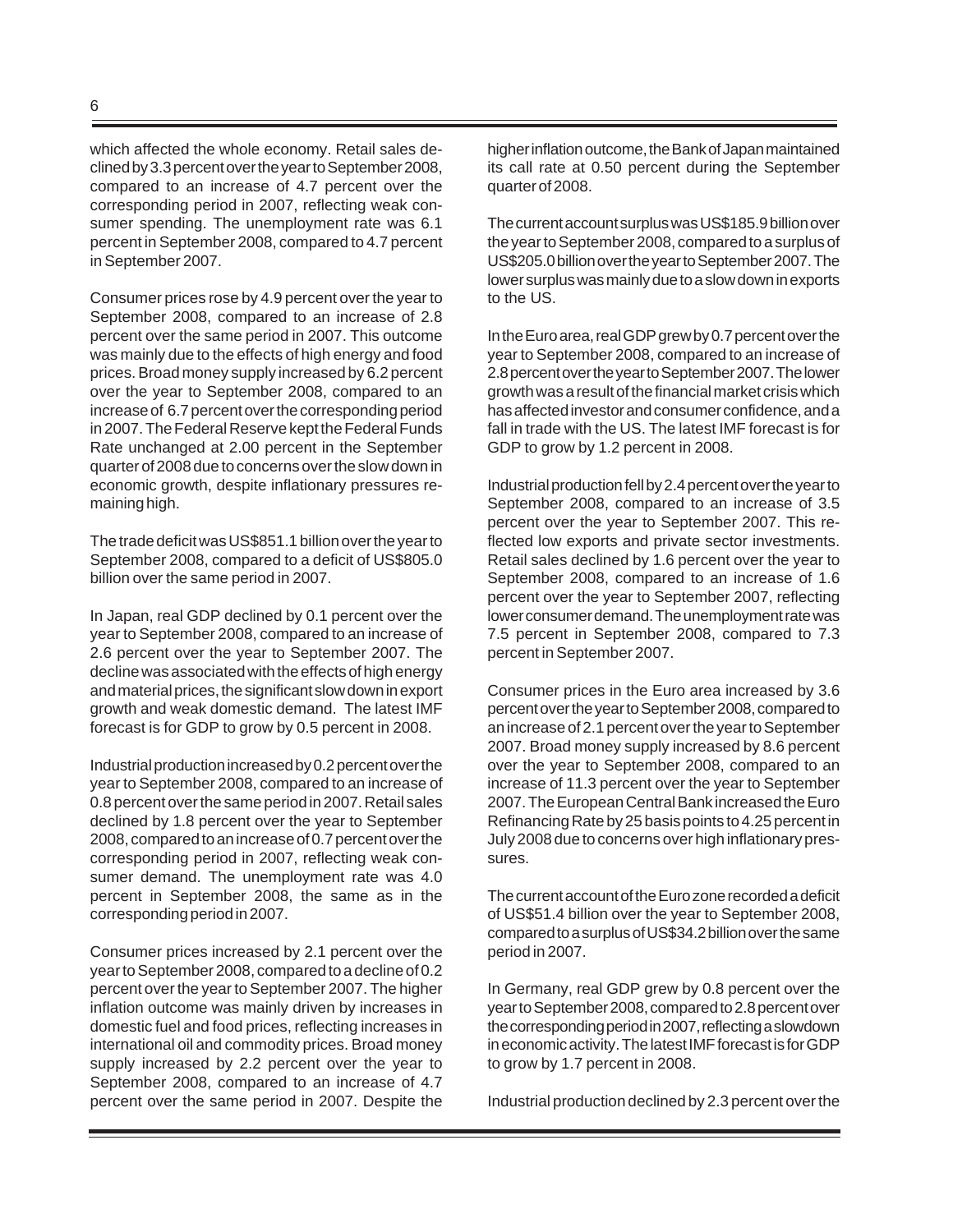year to September 2008, compared to an increase of 6.1 percent over the year to September 2007, reflecting a fall in factory orders. Retail sales increased by 1.2 percent over the year to September 2008, compared to a decline of 2.2 percent over the year to September 2007. The unemployment rate was 7.6 percent in September 2008, compared to 8.8 percent in September 2007.

Consumer prices increased by 2.9 percent over the year to September 2008, compared to an increase of 2.5 percent over the year to September 2007.

The current account surplus was US\$266.8 billion over the year to September 2008, compared to US\$239.3 billion over the corresponding period in 2007, mainly reflecting high import prices.

In the United Kingdom (UK), real GDP grew by 0.3 percent over the year to September 2008, compared to an increase of 3.2 percent over the same period in 2007. The slow growth was associated with the impacts of higher energy and commodity prices, combined with the global financial crisis which adversely affected consumer and investor confidence. The latest IMF forecast is for GDP to grow by 0.8 percent in 2008.

Industrial production declined by 2.2 percent over the year to September 2008, compared to a decline of 0.3 percent over the same period in 2007, reflecting a fall in manufacturing activity. Retail sales increased by 1.8 percent over the year to September 2008, compared to an increase of 6.3 percent over the corresponding period in 2007. The lower increase reflected a decline in consumer spending and confidence. The unemployment rate was 5.8 percent in September 2008, compared to 5.4 percent in September 2007.

Consumer prices increased by 5.2 percent over the year to September 2008, compared to an increase of 1.8 percent over the year to September 2007 mainly due to higher food and fuel prices. Broad money supply increased by 12.2 percent over the year to September 2008, compared to an increase of 12.8 percent over the corresponding period in 2007. Despite the high inflationary pressures, the Bank of England maintained its official Bank Rate at 5.00 percent throughout the September quarter.

The trade deficit was US\$185.5 billion over the year to September 2008, compared to a deficit of US\$164.4 billion over the year to September 2007, reflecting

# **EXCHANGE RATES**

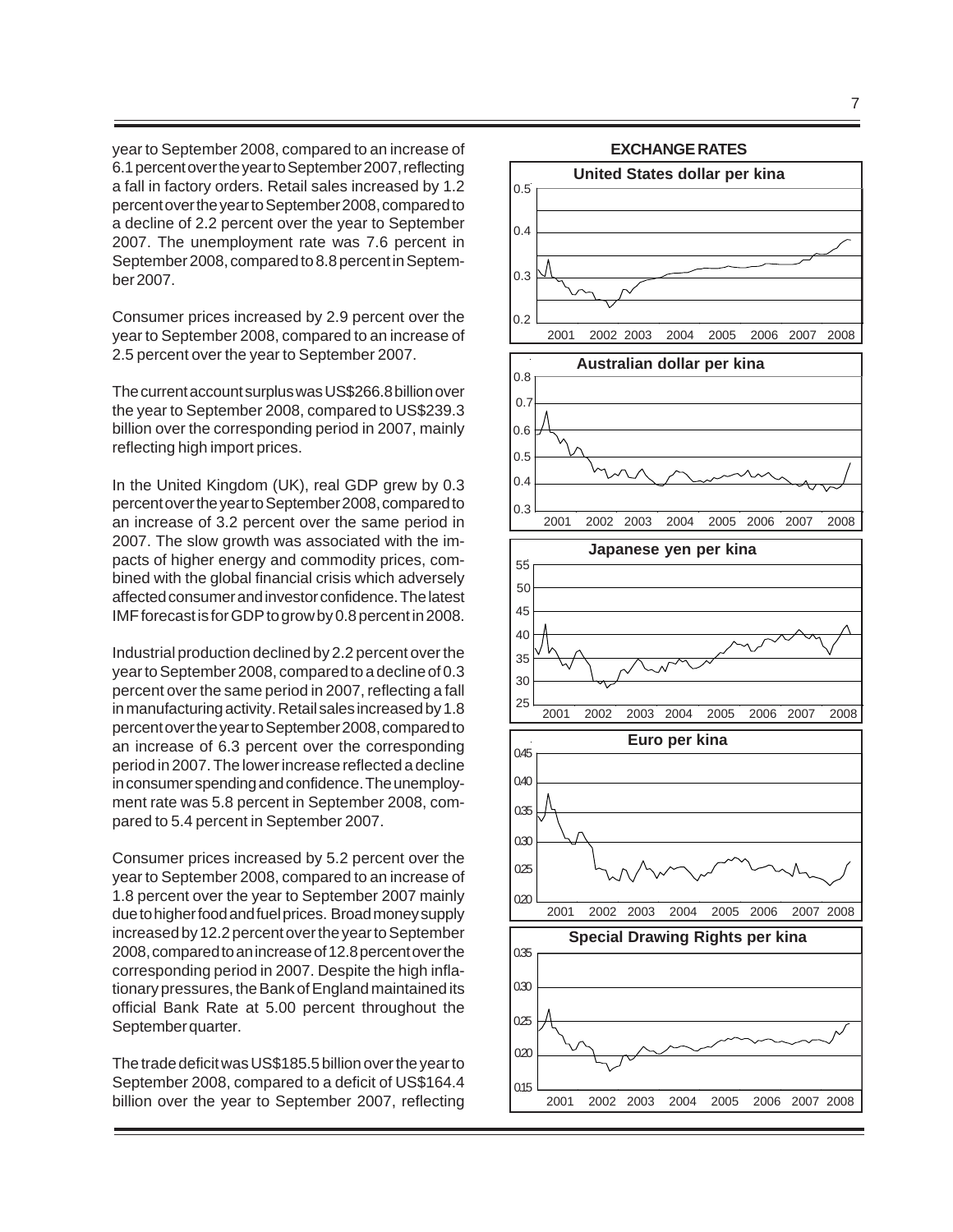higher import demand and prices.

In Australia, real GDP grew by 1.9 percent over the year to September 2008, compared to an increase of 4.3 percent over the year to September 2007. The weaker growth was due to a slow down in economic activity mainly reflecting a sharp decline in consumer spending, lower international commodity prices and deterioration in business confidence. The effects of high inflation and the global financial crisis also contributed significantly to the low growth. The latest IMF forecast is for GDP to grow by 2.5 percent in 2008.

Industrial production increased by 2.8 percent over the year to June 2008, compared to an increase of 4.6 percent over the same period in 2007. Retail sales increased by 1.0 percent over the year to September 2008, compared to an increase of 5.1 percent over the year to September 2007. The slow growth reflected a sharp decline in household spending. The unemployment rate was 4.3 percent in September 2008, compared to 4.2 percent in September 2007.

Consumer prices increased significantly by 5.0 percent over the year to September 2008, compared to an increase of 1.9 percent over the year to September 2007. The higher outcome was associated with past high international food and fuel prices which drove underlying inflation to a 17-year high of 4.7 percent. Broad money supply increased by 17.7 percent over the year to September 2008, compared to an increase of 18.5 percent over the year to September 2007. Due to concerns over the slowdown in domestic economic activity in light of the global recession, the Reserve Bank of Australia reduced its Cash Rate by 25 basis points to 7.00 percent in September 2008, even though inflationary outcomes were high.

The trade deficit was US\$14.0 billion over the year to September 2008, compared to US\$13.6 billion over the same period in 2007.

During the September quarter of 2008, the daily average US dollar exchange rate appreciated against all the major currencies. It appreciated by 6.0 percent against the Australian dollar, 3.7 percent against the euro, 4.0 percent against the pound sterling and 2.8 percent against the Japanese yen. The appreciation of the US dollar against all the major currencies was due to the unwinding of carry trade activities reflecting heightened risk aversion appetite and increasing confidence in the US economy.

In the September quarter of 2008, the daily average kina exchange rate appreciated against all the major currencies. It appreciated by 4.9 percent against the US dollar, 11.7 percent against the Australian dollar, 9.0 percent against the euro, 9.4 percent against the pound sterling and 7.8 percent against the yen. These movements, mainly the appreciation against the Australian dollar, resulted in the daily average TWI appreciating by 9.5 percent during the September quarter.

# **3. DOMESTIC ECONOMIC DEVELOPMENT**

#### **DOMESTIC ECONOMIC ACTIVITY**

Data obtained from the Bank's Business Liaison Survey (BLS) show a lower growth in business sales by the formal private sector in the June quarter of 2008, compared to the previous quarter. The nominal value of sales increased by 2.6 percent in the June quarter of 2008, compared to an increase of 15.0 percent in the previous quarter. Excluding the mineral sector, the nominal value of sales increased by 9.3 percent in the June quarter, compared to an increase of 6.6 percent in the previous quarter. The increase was in all sectors, except the mineral sector. By region, there were increases in the National Capital District (NCD), Highlands, Momase and Morobe regions, while the Southern and Islands regions recorded decreases. Over the twelve months to June 2008, the total nominal value of sales increased by 8.3 percent. Excluding the mineral sector, annual sales increased by 25.6 percent.

In the retail and wholesale sectors, the nominal value of sales increased by 15.7 percent and 14.5 percent in the June quarter of 2008, compared to an increase of 4.6 percent and a decline of 1.4 percent, respectively, in the March quarter of 2008. The increase in the retail sector was mainly driven by strong consumer demand and higher sales to the mineral and construction companies, especially in Morobe. The increase in the wholesale sector was mainly associated with higher prices resulting from strong demand, reflecting favourable prices of agricultural commodities, expansion into other centres and aggressive marketing. Over the twelve months to June 2008, the nominal value of sales in the retail and wholesale sectors increased by 26.2 percent and 31.1 percent, respectively.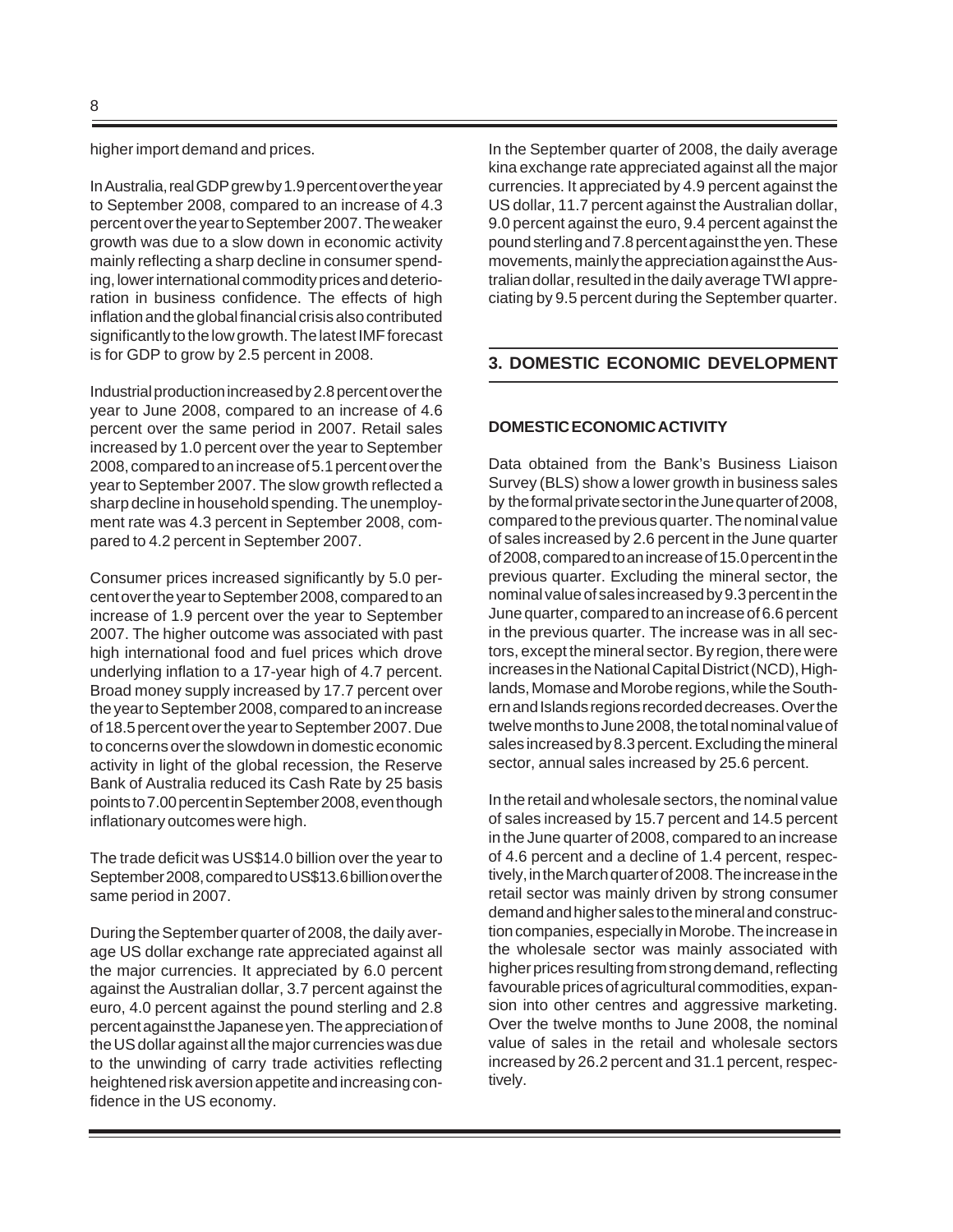In the building and construction sector  $2$ , the nominal value of sales increased by 12.0 percent in the June quarter of 2008, compared to an increase of 12.5 percent in the March quarter of 2008. The increase was mainly associated with the continuation of building projects in NCD, Kokopo, Lae, Kiunga and Hidden valley. In addition, the on-going road maintenance work along the Highlands highway and Lae and construction of some feeder roads in the Western Highlands and Chimbu provinces also contributed to the increase.

In the agriculture/forestry/fisheries sector, the nominal value of sales increased by 8.9 percent in the June quarter of 2008, compared to an increase of 20.2 percent in the previous quarter. The increase was in the agriculture and fishery sub-sectors, mainly reflecting higher prices and production of most agricultural commodities and catchment of fishery products, respectively. In the forestry sub-sector, sales declined due to lower price and production of forestry products. Over the twelve months to June 2008, the total nominal value of sales increased by 27.5 percent.

In the transportation sector, the nominal value of sales increased by 7.2 percent in the June quarter of 2008, compared to a decline of 3.3 percent in the March quarter of 2008. The increase was mainly associated with high passenger travel as a result of fare discounts by an airline company and increased shipping activities at the Lae port. Over the twelve months to June 2008, the total nominal value of sales increased by 21.2 percent.

In the manufacturing sector, the nominal value of sales increased by 5.8 percent in the June quarter of 2008, compared to an increase of 12.7 percent in the previous quarter. The increase was mainly due to higher production of consumer goods and petroleum products supported by higher consumer demand and improved efficiency in fuel production by the oil refinery company. In addition, higher prices of fuel also assisted in increased sales revenue. Over the twelve months to June 2008, the total nominal value of sales increased by 31.6 percent.

In the financial/business and other services sector, the nominal value of sales increased by 4.3 percent in the June quarter of 2008, compared to an increase of 2.2 percent in the March quarter. The increase mainly reflected new contracts awarded to major security and catering companies and higher business activity by commercial banks*.* Over the twelve months to June 2008, the total nominal value of sales increased by 12.4 percent.

In Morobe, the nominal value of sales increased by 16.1 percent in the June quarter of 2008, compared to a decline of 12.0 percent in the March quarter. The increase was in the manufacturing, wholesale, retail and transportation sectors. In the manufacturing sector, the increase was due to higher prices and production of soft drinks and chemicals and introduction of a new product brand by a manufacturing company. In the wholesale and retail sectors, the increases were mainly due to higher prices and demand, as well as aggressive marketing. In the transportation sector, the increase was mainly due to higher shipping activity at the Lae port, especially cargo haulage. Over the twelve months to June 2008, the total nominal value of sales increased by 14.4 percent.

In the Momase region (excluding Morobe), the nominal value of sales increased by 13.3 percent in the June quarter of 2008, compared to an increase of 31.2 percent in the previous quarter. The increase was in the wholesale sector and fishery sub-sector*.* The increase in the wholesale sector was mainly due to increased orders from mineral companies and high demand generated by favourable commodity prices, while the growth in the fishery sub-sector was associated with higher catchment as a result of favourable weather condition. Over the twelve months to June 2008, the total nominal value of sales increased by 76.4 percent.

In the Highlands region, the nominal value of sales increased by 8.8 percent in the June quarter of 2008, compared to a decline of 4.1 percent in the March quarter of 2008. The increase was in the wholesale sector and agriculture sub-sector. The increase in the wholesale sector was mainly due to the coffee season, while the increase in the agriculture sub-sector was associated with higher prices and production of coffee. Over the twelve months to June 2008, the total nominal value of sales increased by 42.8 percent.

In NCD, the nominal value of sales increased by 7.9 percent in the June quarter of 2008, the same as in the previous quarter. The increase was in the retail, wholesale, manufacturing, transport and financial/business and other services sectors. In the retail and wholesale

<sup>&</sup>lt;sup>2</sup> Annual growth in the nominal value of sales for the building and construction sector is not provided due to data inconsistencies.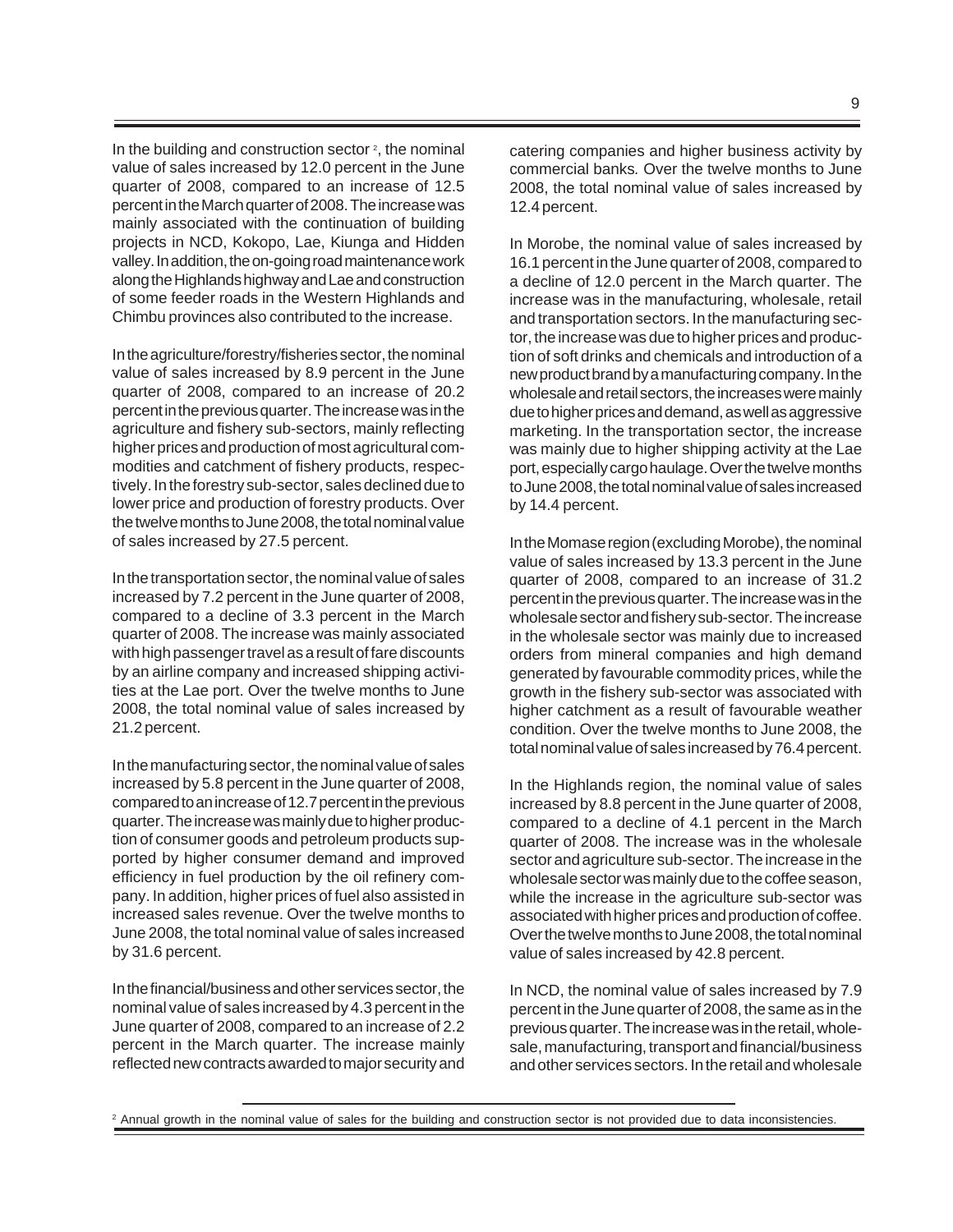sectors, the increase was associated with strong demand, expansion of business and increased activity in the mineral and building and construction sectors. The increase in the manufacturing sector was due to higher production supported by favourable commodity prices, improved production and refinery efficiency by an oil company and increased demand for building materials. The increase in the transportation sector was due to higher passenger travel reflecting special fare discounts by an airline company and increased shipping activities by a shipping company. In the financial/businesses and other services sector, the increase was due to new contracts awarded to major security and catering companies and higher lending and trading activities by commercial banks. Over the twelve months to June 2008, the total nominal value of sales increased by 23.2 percent.

In the Islands region, the nominal value of sales declined by 7.2 percent in the June quarter of 2008, compared to an increase of 9.3 percent in the previous quarter. The fall was mainly in the manufacturing sector reflecting a lower production of coconut oil. Over the twelve months to June 2008, the total nominal value of sales increased by 7.7 percent.

In the Southern region, the nominal value of sales declined by 5.1 percent in the June quarter of 2008, compared to an increase of 45.8 percent in the March quarter of 2008. The decrease was in the mineral sector and forestry sub-sector. The decrease in the mineral sector was mainly associated with lower exports of copper ores due to reduced shipment by a mineral company, while in the forestry sub-sector, the decline was mainly due to lower production as a result of lower prices of forestry products and, to some extent, decrease in logging activity. Over the twelve months to June 2008, the total nominal value of sales declined by 13.3 percent.

#### **EMPLOYMENT**

The Bank's Employment Index indicate that the total level of employment in the formal private sector increased marginally by 0.6 percent in the September quarter of 2008, compared to an increase of 3.3 percent in the previous quarter. Excluding the mineral sector, the level of employment increased by 0.5 percent in the September quarter, compared to an increase of 3.4 percent in the previous quarter. The mineral, manufacturing, building and construction, wholesale and transportation sectors recorded increases in employment levels, while the agriculture/ forestry/fisheries, retail, and financial/business and other services sectors recorded declines. All regions recorded increases in employment level except the Southern region. Over the year to September 2008, the level of employment excluding the mineral sector increased by 9.3 percent.

In the building and construction sector, the level of employment grew significantly by 14.3 percent in the September quarter, compared to a decline of 0.7 percent in the June quarter of 2008. The increase was mainly due to the hiring of workers for a number of major building construction projects in NCD and on road projects in the Highlands and Morobe regions. Over the year to September 2008, the level of employment grew by 25.6 percent.

In the transportation sector, the level of employment increased by 6.7 percent in the September quarter, compared to an increase of 4.5 percent in the June quarter of 2008. This outcome was associated with increased activity in the building and construction sector and increased haulage of cargo by wholesalers and retailers due to high import demand. Over the year to September 2008, the level of employment increased by 12.7 percent.

In the manufacturing sector, the level of employment increased by 5.3 percent in the September quarter of 2008, compared to an increase of 1.2 percent in the previous quarter. This increase was largely the result of higher demand across a range of products including food and beverages, as well as increased demand for building materials by the building and construction sector. Over the year to September 2008, the level of employment increased by 13.7 percent.

In the wholesale sector, the level of employment increased by 1.1 percent in the September quarter, compared to an increase of 4.3 percent in the previous quarter. The increase reflected higher consumer demand and expansion of existing businesses to new locations. This outcome was also associated with increased activity in the building and construction sector. Over the year to September 2008, the level of employment in the wholesale sector increased by 5.3 percent.

In the agriculture/forestry/fisheries sector, the level of employment decreased by 3.5 percent in the September quarter of 2008, compared to an increase of 3.8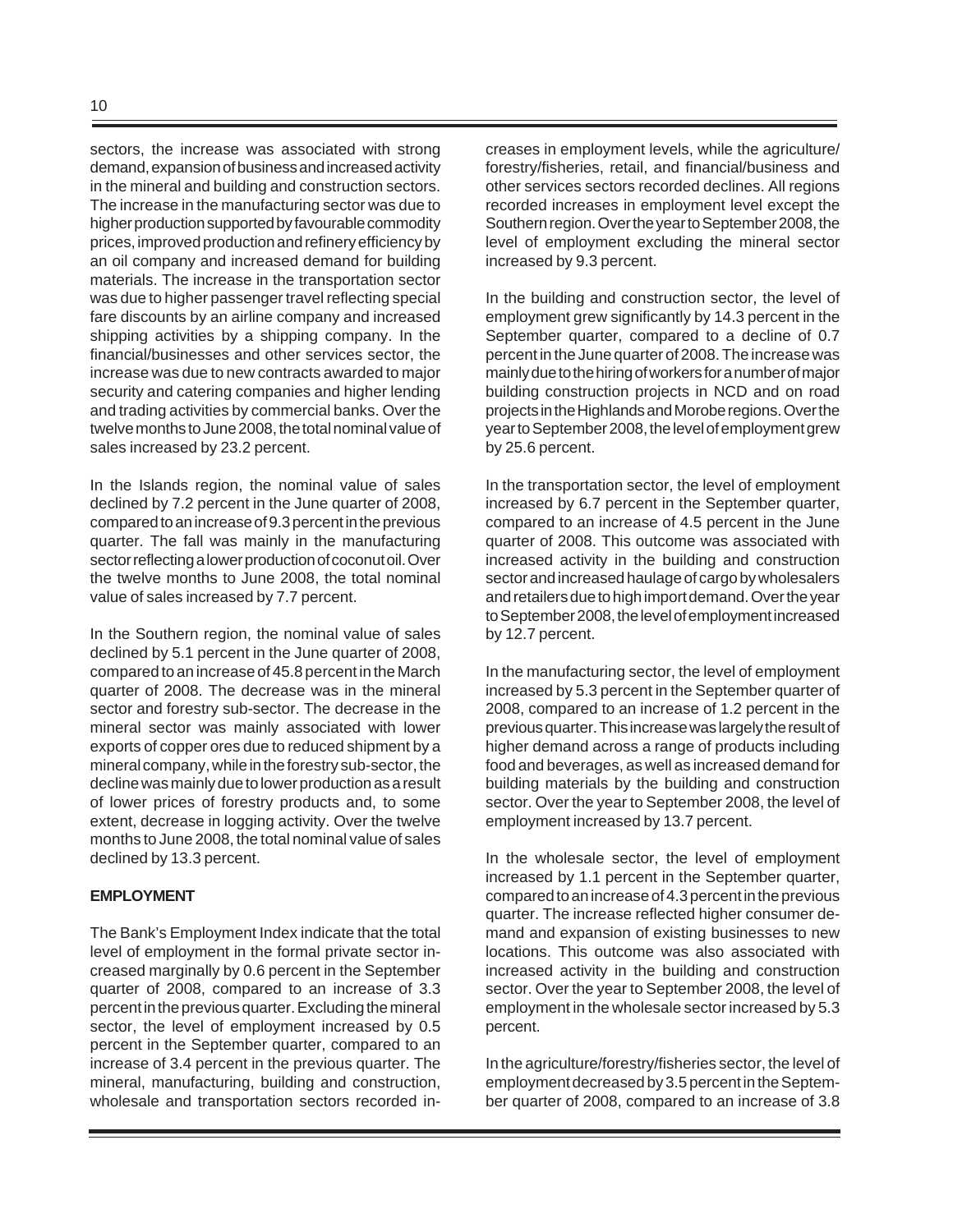

percent in the previous quarter. The decrease was in all the sub-sectors. In the agriculture sub-sector, the decrease was due to the laying-off of seasonal workers after the palm oil and coffee harvests. In the forestry sub-sector, the decline was due to the scaling down of operations by several logging companies, while in the fisheries sub-sector, the decrease was associated with a seasonally lower harvest of tuna and other seafood products. Over the year to September 2008, the level of employment increased by 6.8 percent.

In the retail sector, the level of employment decreased by 1.1 percent in the September quarter of 2008, compared to an increase of 4.1 percent in the June quarter. The decline was mainly due to a fall in demand generated by the end of the coffee season and laying off of casual employees at logging and fishing sites. Over the year to September 2008, the level of employment in the retail sector increased by 4.6 percent.

In the financial/business and other services sector, the level of employment fell by 1.1 percent in the September quarter of 2008, compared to an increase of 4.2 percent in the June quarter. The fall in employment was mainly due to declines in the number of people hired by security companies. Over the year to September 2008, the level of employment increased by 7.3 percent.

By region, all regions recorded increases in the level of employment, except the Southern region. In Morobe, the level of employment increased by 4.1 percent in the September quarter of 2008, compared to an increase of 9.0 percent in the previous quarter. Higher employment was recorded in the manufacturing, transportation, mineral, building and construction and wholesale sectors. The increase in the manufacturing sector was due to higher consumer demand and increased activity in the building and construction sector. The increase in the transportation sector was mainly the result of higher shipping activity. The increase in the building and construction sector was due to new building and construction and road maintenance projects in and around Lae, while in the retail and wholesale sectors, it was due to growth in demand generated by the building and construction activities in the province. Over the year to September 2008, the level of employment increased by 15.8 percent.

In the Highlands region, the level of employment increased by 3.6 percent in the September quarter of 2008, compared to an increase of 2.4 percent in the previous quarter. The increase was in the manufacturing, building and construction, retail and financial/ business and other services sectors. In the manufacturing sector, the growth was due to increased activity by a local bakery while in the retail sector, the increase reflected high customer demand. The increase in the building and construction sector was associated with the maintenance and upgrading of the Highlands highway and building projects. Over the year to September 2008, the level of employment grew by 10.4 percent.

In the Islands region (including the Autonomous Region of Bougainville), the level of employment increased by 0.9 percent in the September quarter of 2008, compared to an increase of 0.3 percent in the June quarter. The increase was in the building and construction, manufacturing, mineral, and other services sectors. The increase in the building and construction sector was due to additional workers recruited for new projects. In the manufacturing sector, the growth reflected increased orders from construction companies, while in the other services sector, the growth was due to increased activities by two hotels. Over the year to September 2008, the level of employment increased by 10.0 percent.

In NCD, the level of employment increased marginally by 0.4 percent in the September quarter of 2008, compared to an increase of 2.4 percent in the previous quarter. The increase was in the building and construction, manufacturing and transportation sectors, and the hotel and real estate sub-sectors. The growth in the

<sup>2</sup> The dotted vertical line indicates a break in series from 2002. See 'For the Record' in the March 2003 QEB on page 31 and the September 2005 QEB on page 29.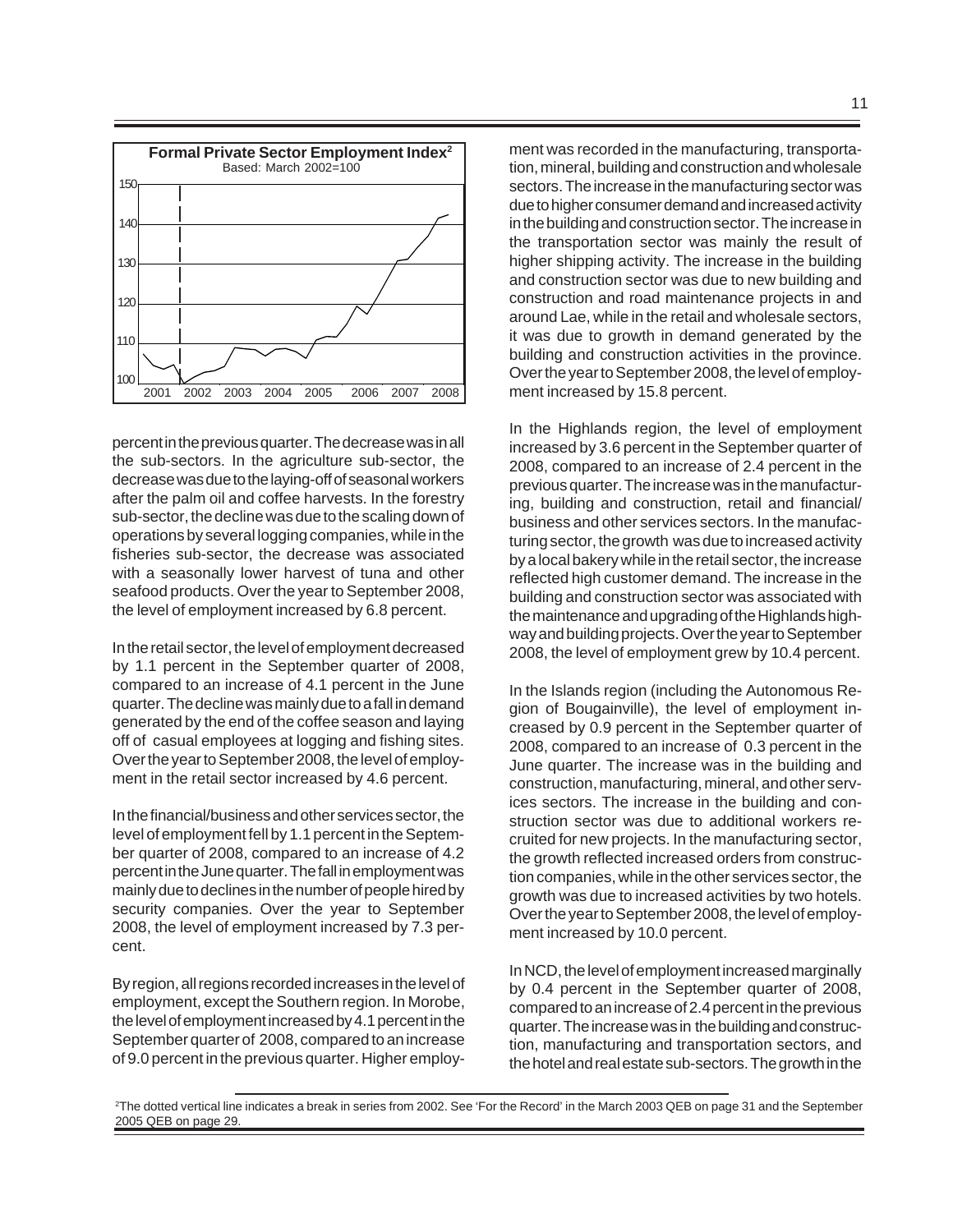building and construction sector was attributed to the increased number of building projects. In the manufacturing sector, the increase was due to the introduction of new products by a major manufacturing company and increased activity by a furniture company and a tailoring company. The growth in the transportation sector was mainly due to the recruitment of casual chauffeurs by a car rental company and casual employees for a helicopter company. Over the year to September 2008, the level of employment grew by 5.2 percent.

In the Momase region (excluding Morobe), the level of employment increased marginally by 0.3 percent in the September quarter of 2008, compared to an increase of 5.0 percent in the previous quarter. Higher employment was recorded in the manufacturing and wholesale sectors, and the hotel sub-sector. The increase in the manufacturing sector was due to higher orders placed with a cannery and improvement in business resulting from higher copra volume at a coconut oil production facility. The increase in the wholesale sector was a result of higher orders from mining related activities and growth in demand generated by higher commodity prices. Higher employment in the hotel sub-sector was due to recruitment of casual employees by a major hotel. Over the year to September 2008, the level of employment increased by 19.4 percent.

In the Southern region, the level of employment fell by 5.9 percent in the September quarter of 2008, compared to an increase of 2.8 percent in the previous quarter. Declines in employment were recorded in the agriculture/forestry/fisheries, manufacturing, retail and wholesale sectors. The decline in the agriculture/ forestry/fisheries sector was due lower crop yield, downsizing of sawmill activity and the laying-off of seasonal workers. The decline in the manufacturing sector was mainly due to the downsizing of operations by a major timber processing company, while the fall in the retail and wholesale sectors was due to trimming of manpower due to lower demand. Over the year to September 2008, the level of employment declined by 5.1 percent.

#### **CONSUMER PRICE INDEX**

Quarterly headline inflation, as measured by the Consumer Price Index (CPI), increased by 3.2 percent in the September quarter of 2008, compared to an increase of 3.7 percent in the June quarter. This outcome



was due to higher prices in all expenditure groups, except the 'Transport and communication' and 'Miscellaneous' groups. Annual headline inflation was 13.5 percent in the September quarter of 2008, compared to an increase of 10.7 percent in the June quarter. The higher outcome was due to price increases in all expenditure groups. The largest increases were recorded in the 'Food', and 'Rents, council charges, fuel and power' groups which reflected high international food and fuel prices and increases in the prices of seasonal produces. By region, all urban areas recorded higher prices in the September quarter and over the year to September 2008.

The CPI for the 'Food' expenditure group increased by 6.0 percent in the September quarter of 2008, compared to an increase of 6.2 percent in the June quarter. This outcome was due to high prices in all sub-groups, especially the cereals and fruits and vegetables subgroups. This expenditure group contributed 2.5 percentage points to the overall movement in the CPI.

The CPI for the 'Drinks, tobacco and betelnut' expenditure group increased by 2.0 percent in the September quarter of 2008, compared to an increase of 2.2 percent in the previous quarter. This outcome was due to high prices in all sub-groups, especially betelnut. This expenditure group contributed 0.4 percentage points to the overall movement in the CPI.

Prices in the 'Clothing and footwear' expenditure group increased by 2.1 percent in the September quarter of 2008, compared to a decline of 4.5 percent in the June quarter. This outcome was mainly driven by higher prices for clothing. This expenditure group contributed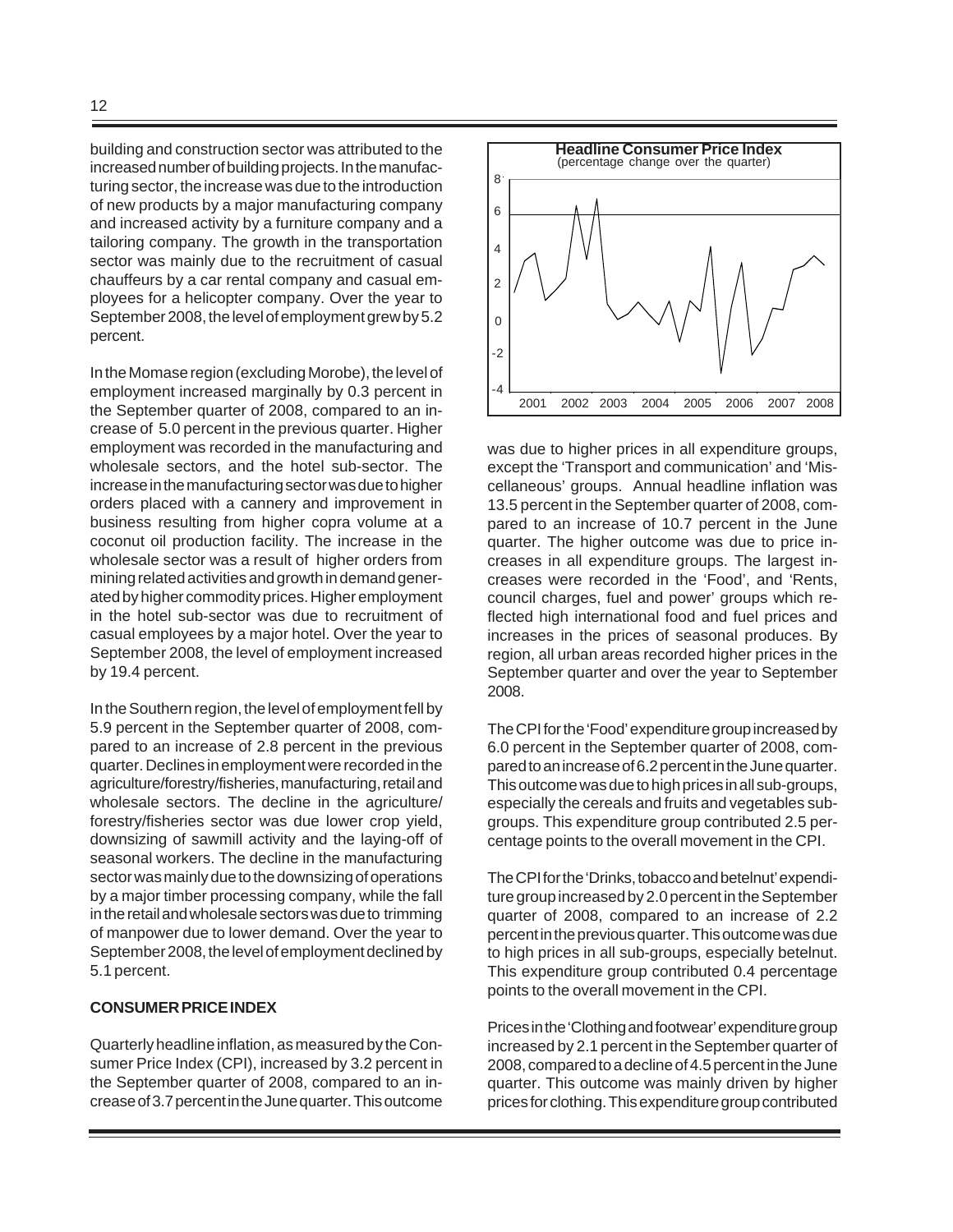0.1 percentage point to the overall movement in the CPI.

In the 'Rents, council charges, fuel and power' expenditure group, the CPI increased by 4.1 percent in the September quarter of 2008, compared to an increase of 7.3 percent in the June quarter. The increase reflected the lag effect of high international oil prices on domestic fuel prices. This expenditure group contributed 0.3 percentage points to the overall movement in the CPI.

In the 'Household equipment and operations' expenditure group, the CPI increased by 2.0 percent in the September quarter of 2008, compared to an increase of 1.6 percent in the previous quarter. The increase was due to higher prices in all sub-groups, mainly from the semi-durable and non-durable goods. This expenditure group contributed 0.1 percentage point to the overall movement in the CPI.

In the 'Transport and communication' expenditure group, prices declined by 1.0 percent in the September quarter of 2008, compared to an increase of 2.3 percent in the June quarter. The outcome was due to a decline in the prices of motor vehicle purchases, which more than offset the increase in the cost of motor vehicle operations. The other sub-groups recorded no price changes for the quarter. This expenditure group contributed negative 0.1 percentage point to the overall movement in the CPI.

The 'Miscellaneous' expenditure group recorded no price changes in the September quarter of 2008, compared to an increase of 0.2 percent in the June quarter. This outcome was a result of the offsetting price movements between the sub-groups. The decline in the other goods sub-group was offset by the increase in the medical and health care and entertainment and cultural sub-groups.

By urban areas, prices increased in all surveyed centers in the September quarter of 2008. Lae recorded the highest increase of 7.0 percent in the September quarter of 2008, compared to an increase of 6.5 percent in the previous quarter. There were higher prices in all expenditure groups, except the 'Miscellaneous' expenditure group. The 'Food', and 'Rents, council charges, fuel and power' expenditure groups recorded huge price increases. In Port Moresby, prices increased by 2.0 percent in the September quarter of 2008, compared to an increase of 2.3 percent in the June quarter. Prices increased in all expenditure groups, except the 'Drinks, tobacco and betelnut' and 'Transport and communication' expenditure groups. The biggest increases were recorded in the 'Food' and 'Rents, councils charges, fuel and power' groups.

In Goroka, prices increased by 1.2 percent in the September quarter of 2008, compared to an increase of 4.3 percent in the previous quarter. All expenditure groups recorded price increases except the 'Clothing and footwear' and 'Transport and communication' expenditure groups. Huge increases were in the 'Food' and 'Rents, council charges, fuel and power' expenditure groups. In Madang, prices increased by 1.8 percent in the September quarter of 2008, compared to an increase of 2.4 percent in the June quarter. Prices increases were recorded in all expenditure groups, except the 'Transport and communication' and 'Miscellaneous' expenditure groups. The 'Clothing and footwear' and 'Rents, council charges, fuel and power' expenditure groups recorded significant increases. In Rabaul, prices increased by 3.6 percent in the September quarter of 2008, compared to an increase of 4.6 percent in the previous quarter. There were higher prices in all expenditure groups, except the 'Miscellaneous' expenditure group. Huge increases were in the 'Food', 'Rents, council charges, fuel and power' and 'Household, equipment and operation' expenditure groups.

The exclusion-based inflation rate was 3.1 percent in the September quarter of 2008, compared to 3.7 percent in the June quarter. The trimmed mean inflation rate was 2.5 percent in the September quarter of 2008, compared to 3.6 percent in the June quarter. Annual exclusion-based inflation was 12.2 percent in the September quarter of 2008, compared to 10.2 percent in the June quarter. Annual trimmed-mean inflation was 13.0 percent in the September quarter of 2008, compared to 11.4 percent in the June quarter.

# **4. EXPORT COMMODITIES REVIEW**

The total value of merchandise exports in the September quarter of 2008 was K3,886 million, 14.1 percent higher than in the corresponding quarter of 2007. There were increases in the export values of gold, copper, crude oil, coffee, palm oil, copra, copra oil, tea, rubber and refined petroleum products, which more than offset declines in the values of cocoa, forestry, marine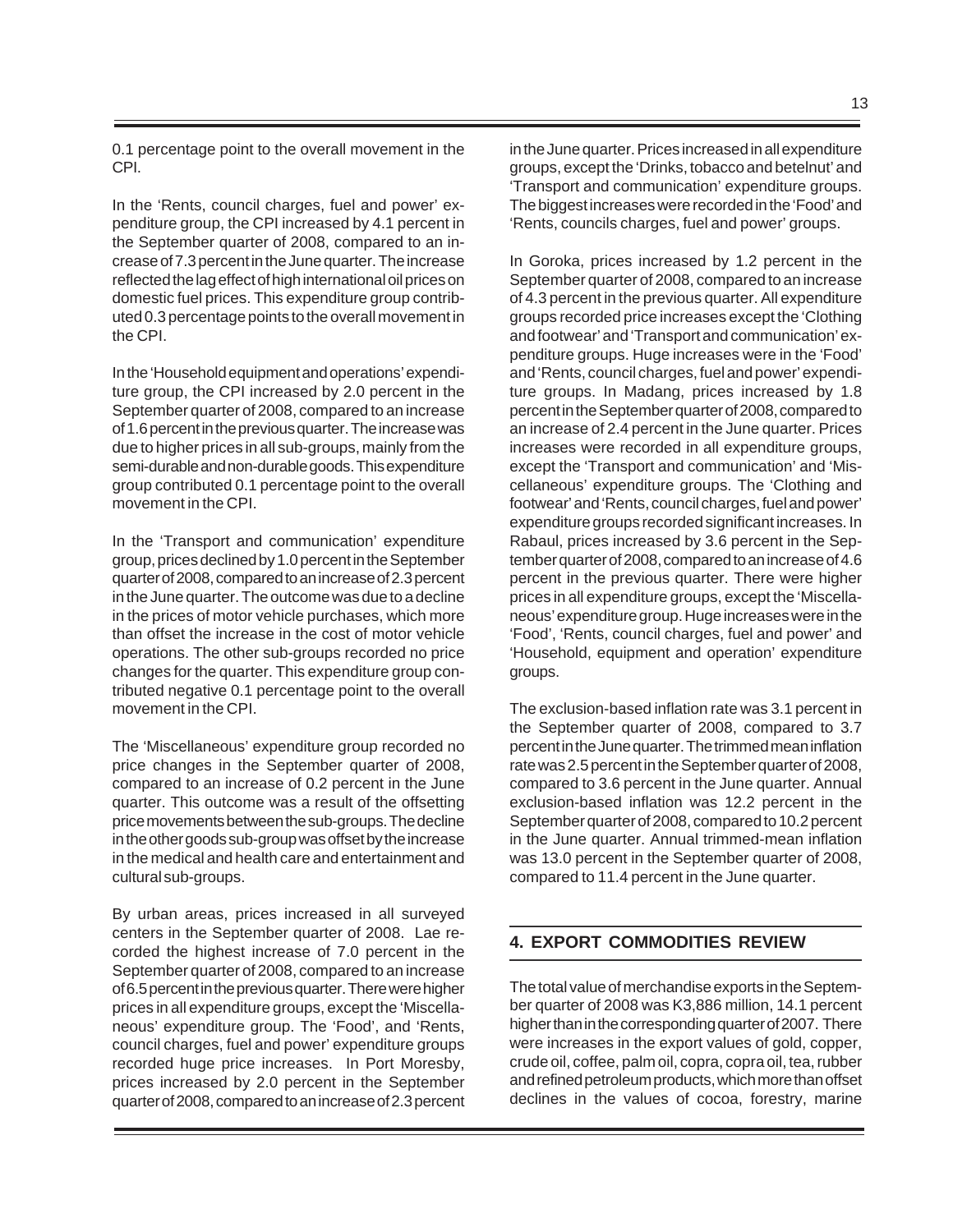products and other non-mineral exports. Mineral export receipts, excluding crude oil were K2,105.1 million and accounted for 54.2 percent of total merchandise exports in the September quarter of 2008, compared to K1,856 million or 54.5 percent in the corresponding quarter of 2007. Crude oil exports totalled K872.6 million and accounted for 22.5 percent of total merchandise exports in the September quarter of 2008, compared to K700.0 million or 20.6 percent of total merchandise exports in the corresponding quarter of 2007.

The value of agricultural, marine products and other non-mineral exports, excluding forestry and refined petroleum product exports was K580.1 million and accounted for 14.9 percent of total merchandise exports in the September quarter of 2008, compared to K580.6 million or 17.1 percent of total merchandise exports in the corresponding quarter of 2007. Forestry product exports were K95.8 million and accounted for 2.5 percent of total merchandise exports in the September quarter of 2008, compared to K129.5 million or 3.8 percent in the corresponding quarter of 2007. Refined petroleum product exports were K232.4 million and accounted for 6.0 percent of total merchandise exports in the September quarter of 2008, compared to K138.9 million or 4.1 percent in the corresponding quarter of 2007.

The weighted average price of Papua New Guinea's exports was 16.2 percent higher in the September quarter of 2008, compared to the corresponding quarter of 2007. There was a 16.8 percent increase in the weighted average price of mineral exports, with higher kina prices of gold and crude oil. The weighted average price of agricultural, logs and marine product exports increased by 13.5 percent and was accounted for by higher kina prices of coffee, cocoa, palm oil, copra, copra oil, tea, rubber and marine product exports. Excluding logs, the weighted average price of agricultural and marine product exports increased by 19.3 percent in the September quarter of 2008, compared to the corresponding period of 2007.

#### **Mineral Exports**

Total mineral export receipts were K2,977.7 million in the September quarter of 2008, an increase of 16.5 percent from the corresponding quarter of 2007. The increase was due to higher prices of gold and crude oil exports and higher volumes of gold and copper, which more than offset the decline in price of copper and

#### volume of crude oil.

Gold export volumes in the September quarter of 2008 was 15.1 tonnes, an increase of 1.3 percent from the corresponding quarter of 2007. This outcome was due to the extraction of high ore grades from the Ok Tedi and Lihir mines, which more than offset the decline in production from the Porgera mine. The average free on board (f.o.b.) price received for Papua New Guinea's gold exports was K74.3 million per tonne during the September quarter of 2008, 16.6 percent higher than in the corresponding period of 2007. The increase was mainly attributed to higher international prices during the quarter. The average gold price at the London Metal Exchange was US\$874 per fine ounce in the September quarter of 2008, an increase of 28.3 percent from the corresponding quarter of 2007. The increase was due to higher demand from investors for gold-based items as safe haven investment after the increased volatility of prices in the equity markets, the uncertainty surrounding the US dollar and the global financial crisis. The combined increase in export price and volume resulted in export receipts of K1,121.9 million in the September quarter of 2008, an increase of 18.1 percent from the corresponding quarter of 2007.

Copper export volumes in the September quarter of 2008 was 45,800 tonnes, an increase of 15.4 percent from the corresponding quarter of 2007**.** This outcome was due to higher production from the Ok Tedi mine resulting from extraction of higher ore grades. The average f.o.b. price of Papua New Guinea's copper exports was K21,074 per tonne in the September quarter of 2008, a decline of 6.2 percent from the corresponding quarter of 2007. The decline was mainly attributed to the appreciation of the kina against the US dollar as international prices were higher compared to the corresponding period of 2007. The increase in volume more than offset the decline in price resulting in export receipts of K965.2 million in the September quarter of 2008, an increase of 8.3 percent from the corresponding quarter of 2007.

Crude oil export volumes in the September quarter of 2008 was 2,420.7 thousand barrels, a decline of 22.5 percent from the corresponding quarter of 2007. The decline reflected lower extraction rates and production from the Kutubu, Gobe and Moran oil fields due to the natural decline of reserves. The average export price of crude oil was K360 per barrel in the September quarter of 2008, an increase of 60.7 percent from the corresponding quarter of 2007, due to higher interna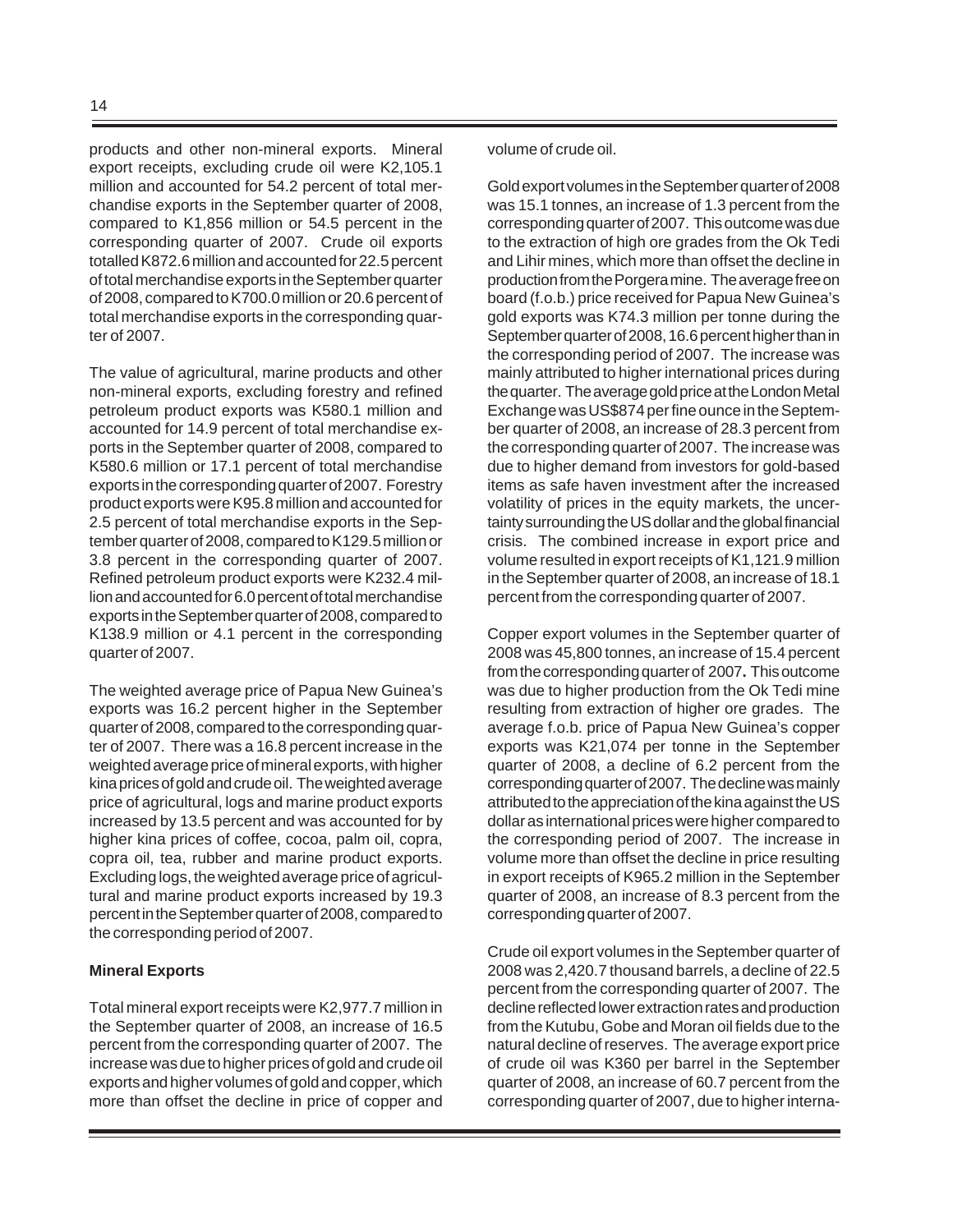tional prices. The higher international prices were due to cuts to the production quotas by the Organisation of Petroleum Exporting Countries (OPEC) combined with supply disruptions in Nigeria by militants. The significant increase in export price more than offset the decline in export volume resulting in export receipts of K872.6 million in the September quarter of 2008, an increase of 24.7 percent from the corresponding quarter of 2007.

Export receipts from refined petroleum products from the Napa Napa Oil Refinery in the September quarter of 2008 was K232.4 million, a significant increase of 40.2 percent from the corresponding period of 2007. The increase was due to high international prices and increase in export volume.

#### **Agriculture, Logs and Fisheries Exports**

Export prices of all agricultural export commodities increased in the September quarter of 2008, compared to the corresponding quarter of 2007. Coffee prices increased by 7.4 percent, cocoa by 28.7 percent, palm oil by 17.5 percent, copra by 47.4 percent, copra oil by 41.9 percent, tea by 4.4 percent and rubber by 16.0 percent. The average export price of logs was K178 per cubic metre in the September quarter of 2008, a decline of 13.6 percent from the corresponding quarter of 2007. The net effect of these price movements was a 13.5 percent increase in the weighted average price of agricultural, logs and marine export products. Excluding logs, the weighted average price of agricultural and marine export products increased by 19.3 percent in the September quarter of 2008, compared to the corresponding period of 2007.

The volume of coffee exported in the September quarter of 2008 was 21,500 tonnes, an increase of 11.4 percent from the corresponding quarter of 2007. The outcome was due to higher production attributed to favourable weather conditions in the coffee producing areas and continued recovery of trees after rehabilitation.The average export price of coffee was K7,940 per tonne in the September quarter of 2008, an increase of 7.5 percent from the corresponding quarter of 2007. This outcome was due to higher international prices resulting from a decline in world supply following lower output from Brazil, the major producing nation, as a result of unfavourable weather conditions. The increase in export price and volume resulted in export receipts of K170.7 million in the September quarter of 2008, an increase of 19.7 percent from the corresponding period

# **EXPORT COMMODITY PRICES**

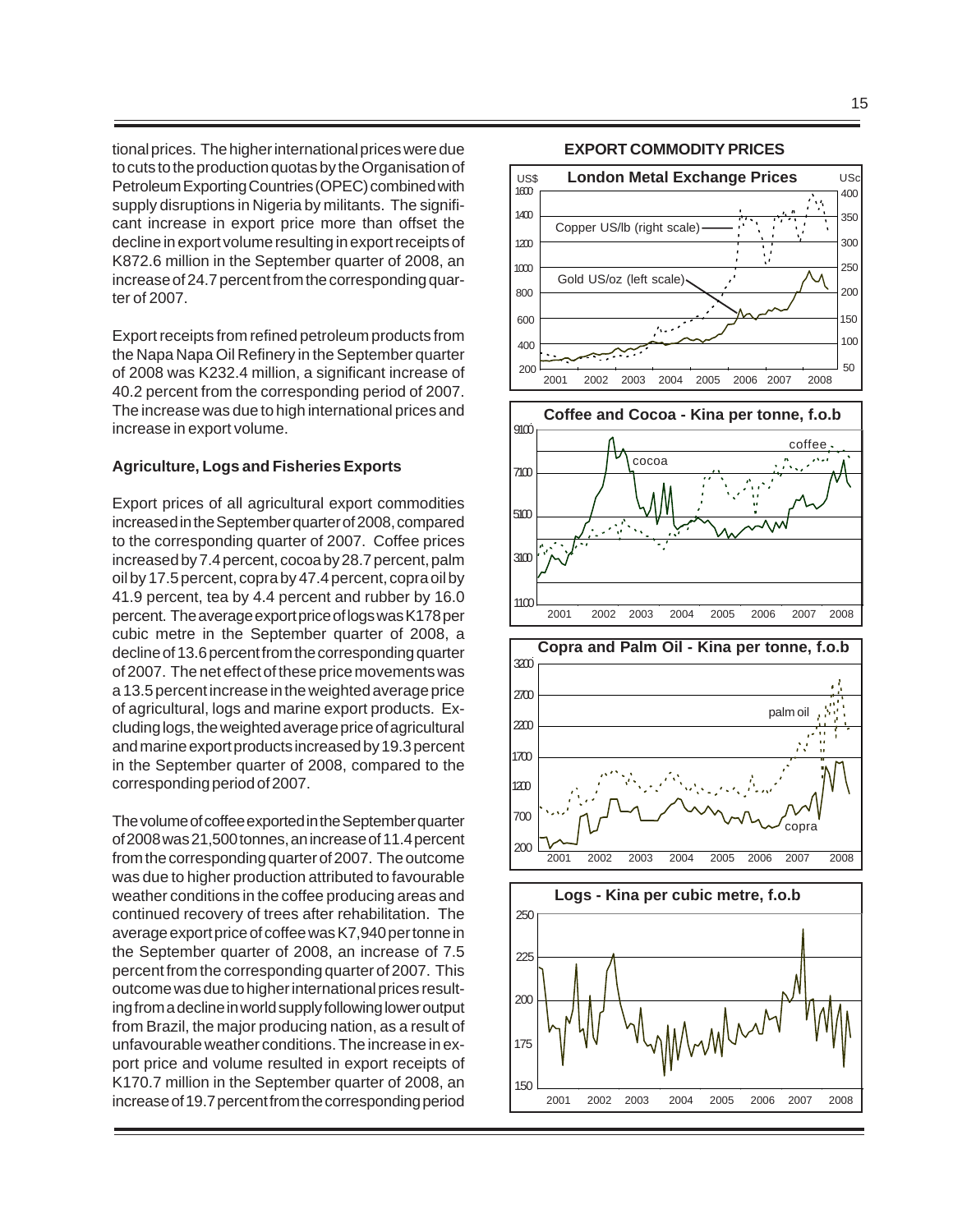#### of 2007.

The volume of cocoa exported in the September quarter of 2008 was 6,800 tonnes3 .The average export price of cocoa was K7,368 per tonne in the September quarter of 2008, an increase of 28.2 percent from the corresponding period of 2007. This outcome was due to higher international prices resulting from lower supply in the world market caused by a decline in production from the Ivory Coast, other West African producing countries and Indonesia. The significant decline in export volume resulted in a decline in export receipts by 46.2 percent to K50.1 million in the September quarter of 2008, compared to the corresponding period of 2007.

The volume of copra exported in the September quarter of 2008 was 8,700 tonnes, a significant increase of 248.0 percent from the corresponding quarter of 2007. This was attributed to increased production from the Autonomous Region of Bougainville and other producing regions. The average export price for copra was K1,356 per tonne in the September quarter of 2008, an increase of 47.4 percent from the corresponding quarter of 2007. This outcome was mainly due to higher international prices resulting from lower production from the Philippines, the world's major producer, due to unfavourable weather conditions. The combined increase in price and volume resulted in export receipts of K11.8 million in the September quarter of 2008, a significant increase of 413.0 percent from the corresponding period of 2007.

The volume of copra oil exported in the September quarter of 2008 was 14,100 tonnes, an increase of 11.8 percent from the corresponding period of 2007. The increase was mainly due to higher volumes of copra purchased by the two domestic copra oil mills for processing and exporting. The average export price of copra oil was K3,581 per tonne in the September quarter of 2008, an increase of 41.9 percent from the corresponding period of 2007. The increase was due to higher international prices resulting from a decline in copra production from the Philippines, the world's major copra producer, due to unfavourable weather conditions. The combined increase in the price and volume resulted in export receipts of K50.5 million in the September quarter of 2008, a significant increase of 58.7 percent from the corresponding period of 2007.

The volume of palm oil exported in the September quarter of 2008 was 85,000 tonnes, an increase of 3.7 percent from the corresponding period of 2007. The increase was due to the harvesting of matured palm oil trees in the new estates and the lagged effect of the peak palm oil harvesting season in the first half of the year. The average export price of palm oil was K2,328 per tonne in the September quarter of 2008, an increase of 17.5 percent from the corresponding quarter of 2007. The increase reflected higher international prices as a result of lower production from Malaysia combined with higher demand from China and India caused by increased demand for vegetable oils. The increase in export price and volume resulted in export receipts of K198.0 million in the September quarter of 2008, 21.8 percent higher than in the corresponding period of 2007.

The volume of tea exported in the September quarter of 2008 was 1,500 tonnes, an increase of 15.4 percent from the corresponding quarter of 2007. The increase was due to favourable weather conditions. The average export price of tea was K3,133 per tonne in the September quarter of 2008, an increase of 4.4 percent from the corresponding period of 2007. The combined increase in price and volume resulted in export receipts of K4.7 million in the September quarter of 2008, an increase of 20.5 percent from the corresponding period of 2007.

The volume of rubber exported in the September quarter of 2008 was 1,300 tonnes, the same as in the corresponding quarter of 2007. The average export price was K6,692 per tonne in the September quarter of 2008, an increase of 16.0 percent from the corresponding period of 2007. The increase was associated with higher international prices as a result of lower supply in the world market. The increase in price resulted in export receipts of K8.7 million in the September quarter of 2008, 16.0 percent higher than in the corresponding period of 2007.

The volume of logs exported in the September quarter of 2008 was 461,000 cubic metres, a decline of 16.2 percent from the corresponding period of 2007. The outcome was mainly attributed to lower production and shipment from major logging projects due to unfavourable wet weather conditions. The average export price of logs was K178 per cubic metre in the September

<sup>&</sup>lt;sup>3</sup> Data for the September quarter of 2008 is only for the first two months and is therefore not comparable. It will be revised in the December quarter 2008 issue.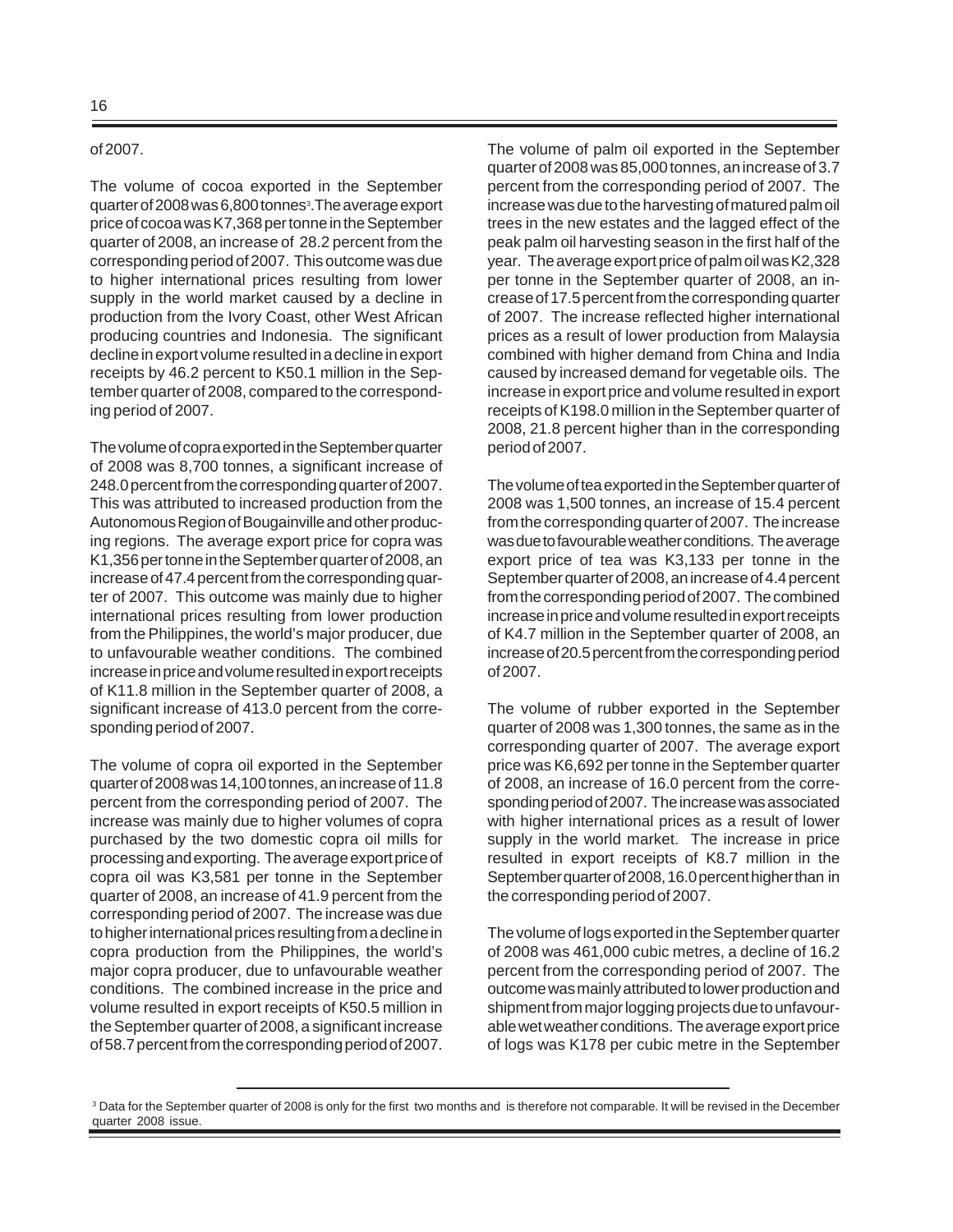quarter of 2008, a decline of 13.6 percent from the corresponding period of 2007. This outcome was due to lower international prices reflecting higher supply of logs to the Asian markets, especially China. The combined decline in price and volume resulted in export receipts of K82.2 million in the September quarter of 2008, a decline of 27.4 percent from the corresponding period of 2007.

The value of marine products exported was K32.4 million in the September quarter of 2008, a significant decline of 48.1 percent from the corresponding period of 2007. The outcome was due to a decline in export volume which more than offset the increase in export price.

# **5. BALANCE OF PAYMENTS**

There was an overall surplus in the balance of payments for the nine months to September 2008 was K560 million, compared to a surplus of K1,227 million in the corresponding period of 2007. This outcome was due to significant net outflows in the capital and financial accounts which more than offset a higher surplus in the current account.

The increased surplus in the current account was attributed to a higher trade surplus and lower net service and income payments, which more than offset lower net transfer receipts. The outcome in the capital and financial accounts was due to a higher net outflow of direct investments, financial derivatives and other investments, combined with a lower net inflow from portfolio investments.

During the nine months to September 2008, the kina appreciated against the currencies of Papua New Guinea's major trading partners, compared to the corresponding period of 2007.

The trade account recorded a surplus of K5,657 million in the nine months to September 2008, an increase of 16.1 percent from the corresponding period of 2007. The higher surplus was due to an increase in the value of merchandise exports, which more than offset an increase in the value of merchandise imports. The value of merchandise exports in the nine months to September 2008 was K11,977 million, an increase of 13.3 percent from the corresponding period of 2007. The increase was attributed to higher export values of gold, crude oil, coffee, palm oil, copra, copra oil, rubber and other exports.

The value of merchandise imports was K6,320 million in the nine months to September 2008, an increase of 10.9 percent from the corresponding period of 2007. The increase was due to higher imports by all sectors. General imports increased by 19.2 percent to K4,360 million in the nine months to September 2008, compared to the corresponding period of 2007. Imports by the mining sector increased by 19.8 percent to K1,361 million in the nine months to September 2008, compared to the corresponding period of 2007. The increase reflected higher capital expenditure undertaken by the Ok Tedi, Lihir and Hidden Valley gold mines. Petroleum sector imports increased by 30.5 percent to K599 million in the nine months to September 2008, compared to the corresponding period of 2007. The increase was due to higher capital expenditure for exploration and evaluation of new and existing oil projects.

The deficit in the services account was K2,640 million in the nine months to September 2008, a decline of 20.8 percent from the corresponding period of 2007. The outcome was due to lower payments for transportation, education, other financial, computer and information, communication, other business, construction, refining and smelting and other services, combined with lower service receipts by resident companies.

The deficit in the income account was K1,201 million in the nine months to September 2008, a decline of 16.6 percent from the corresponding period of 2007. This outcome was due to lower payments of dividend, interest on foreign loans and compensation of employees, combined with lower income receipts.

The surplus in the transfers account was K341 million in the nine months to September 2008, a decline of 40.4 percent from the corresponding period of 2007. This outcome was due to higher payments for family maintenance, gifts and grants, tax and emigrant funds, combined with lower transfer for superannuation, gifts and grants, tax and licensing fees.

As a result of these developments in the trade, services, income and transfers accounts, the current account recorded a higher surplus of K2,157 million in the nine months to September 2008, compared to a surplus of K668 million in the corresponding period of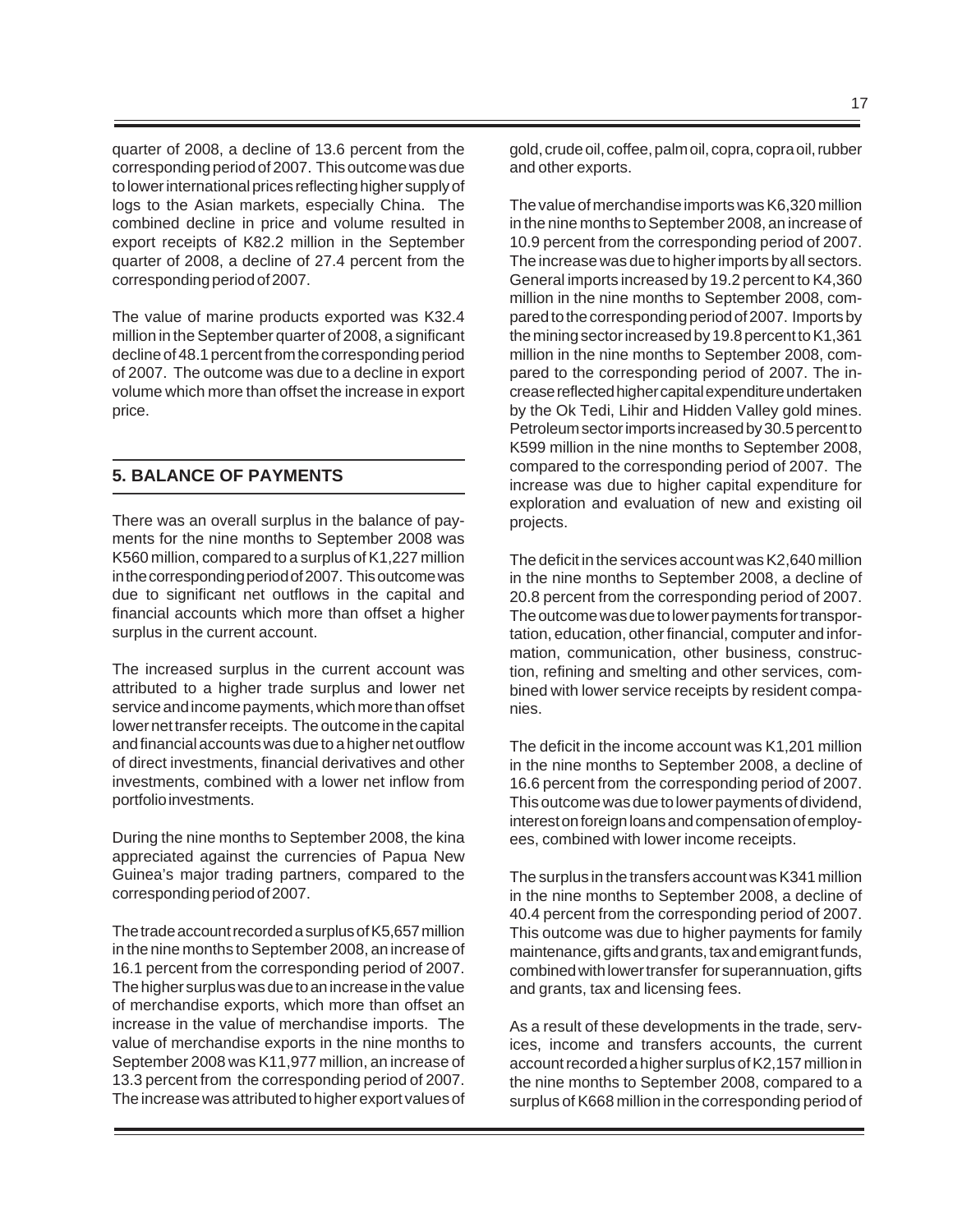#### 2007.

The capital account recorded a lower net inflow of K63 million in the nine months to September 2008, compared to the corresponding period of 2007. The decline reflected lower capital inflows by donor agencies for project financing.

The financial account recorded a net outflow of K1,672 million in the nine months to September 2008, compared to a net inflow of K426 million in the corresponding period of 2007. This outcome reflected a significant net outflow from direct investments due to withdrawal of equity by foreign direct investors, investments in financial derivative instruments and net loan repayments by the Government, combined with other investments. The net outflow in other investments was due to a build-up in the net foreign assets of the banking system and foreign currency account balances of resident mineral companies. In addition, there was a decline in net inflows from portfolio investments reflecting lower drawdown of investments in short-term money market instruments by resident entities.

In the September quarter of 2008, the balance of payments recorded an overall deficit of K56 million, compared to a surplus of K827 million in the corresponding quarter of 2007.

The value of merchandise exports was K3,886 million in the September quarter of 2008, an increase of 14.1 percent from the corresponding quarter of 2007. The increase was due to higher export values of gold, copper, crude oil, coffee, palm oil, copra, copra oil, tea, rubber, and refined petroleum products.

The value of merchandise imports was K1,916 million in the September quarter of 2008, an increase of 0.2 percent from the corresponding quarter of 2007. This outcome was due to higher petroleum imports which more than offset declines in general and mining imports. General imports declined by 3.8 percent to K1,293 million in the September quarter of 2008, compared to the corresponding quarter of 2007. Imports by the petroleum sector increased by 44.8 percent to K233 million in the September quarter of 2008, compared to the corresponding quarter of 2007. This was due to continued increases in capital expenditure on exploration activities and evaluation of new and existing oil fields. Mining sector imports declined by 4.5 percent to K389 million in the Septem-



4 The dotted vertical lines indicate a break in series from 2002. See 'For the Record' in the March 2002 QEB on page 29.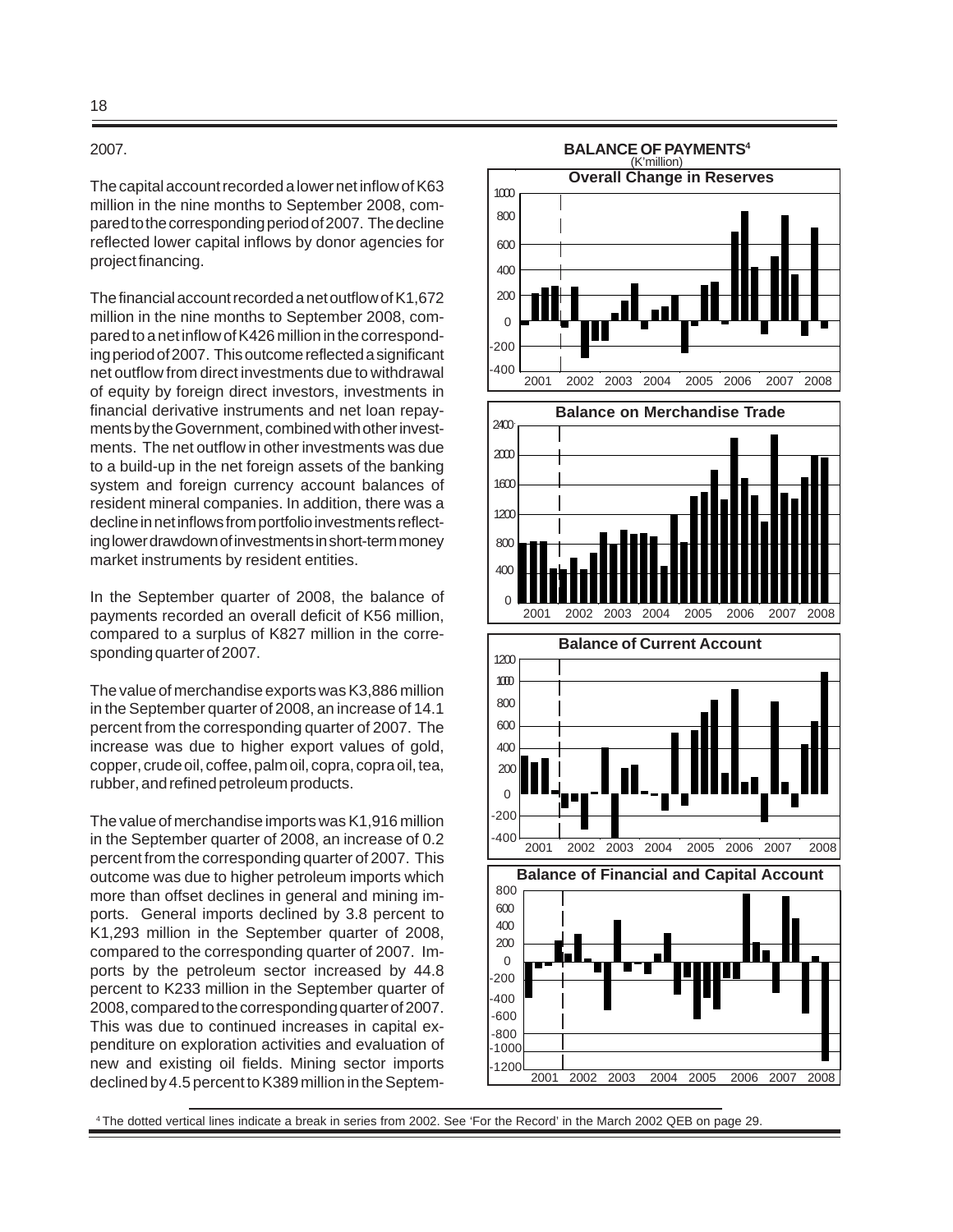ber quarter of 2008, compared to the corresponding quarter of 2007. The decline was due to lower capital expenditure undertaken by the Porgera and Tolukuma gold mines, which more than offset increases from Ok Tedi and Lihir mines.

The deficit in the services account was K737 million in the September quarter of 2008, a decline of 21.6 percent from the corresponding quarter of 2007. The lower deficit was due to declines in service payments for transportation, education, insurance, other financial, communication, cultural and recreational, government services n.i.e, refining and smelting and other services. These more than offset higher service receipts by resident companies.

The deficit in the income account was K173 million in the September quarter of 2008, a decline of 63.3 percent from the corresponding quarter of 2007. This outcome was due to a decline in interest and dividend payments by resident companies and compensation of employees.

The surplus in the transfers account was K18 million in the September quarter of 2008, compared to a surplus of K16 million in the corresponding quarter of 2007. The outcome was due to higher receipts for gifts and grants.

As a result of these developments in the trade, services, income and transfers accounts, the current account recorded a surplus of K1,078 million in the September quarter of 2008, compared to a surplus of K98 million in the corresponding quarter of 2007.

The capital account recorded a higher net inflow of K26 million during the September quarter of 2008, compared to a surplus of K12 million in the corresponding period of 2007. This reflected higher capital inflows by a resident entity involved in trading carbon credits and by donor agencies for project financing.

The financial account recorded a net outflow of K1,130 million in the September quarter of 2008, compared to a net inflow of K723 million in the corresponding period of 2007. This outcome was due to investments in financial derivative instruments and other investments, combined with lower net inflows from portfolio investments due to a decline in drawdown of short-term money market instruments. The net outflow in other investments was due to a build-up in the net foreign assets of the banking system and foreign currency account balances of resident mineral entities. This more than offset net inflows of direct investments reflecting equity investments by resident entities.

The level of gross foreign exchange reserves at the end of September 2008 was K6,479.8 (US\$2,513) million, sufficient for 9.2 months of total and 13.4 months of non-mineral import cover.

# **6. MONETARY DEVELOPMENTS**

# **INTEREST RATES AND LIQUIDITY**

In line with the tightening stance of monetary policy, as announced in the July 2008 MPS, the KFR was increased by 75 basis points in aggregate to 7.00 percent in the September quarter from 6.25 percent in June 2008. The dealing margin for the Repurchase Agreements (Repos) was maintained at 100 basis points on both sides of the KFR during the same period.

Interest rates for short-term securities increased across all maturities during the September quarter of 2008. The 28-day Central Bank Bill (CBB) rate increased from 5.45 percent at the end of June quarter to 6.17 percent at the end of September quarter, the 63-day CBB rate from 5.54 percent to 6.29 percent and the 91 day CBB rate from 5.54 percent to 6.35 percent. The increasing rates reflected higher issuance of CBBs by the Central Bank to diffuse excess liquidity and align short-term domestic interest rates with the KFR, consistent with the tightening stance of monetary policy.

There were no Treasury bill auctions during the period reflecting the Government's surplus cash flow position. The weighted average rates quoted by commercial banks on wholesale deposits (K500,000 and above) increased across all maturities; the 30-day rate increased from 4.08 percent to 4.32 percent, the 60-day rate from 3.61 percent to 3.72 percent, the 90-day rate from 3.30 percent to 4.10 percent and the 180-day rate from 3.96 percent to 4.39 percent, respectively. The weighted average interest rate on both the total deposits and loans paid by the commercial banks increased. The total weighted average deposit rate increased from 1.2 percent to 1.4 percent and the total weighted average rate on loans from 9.2 percent to 9.3 percent, respectively. The commercial banks Indicator Lending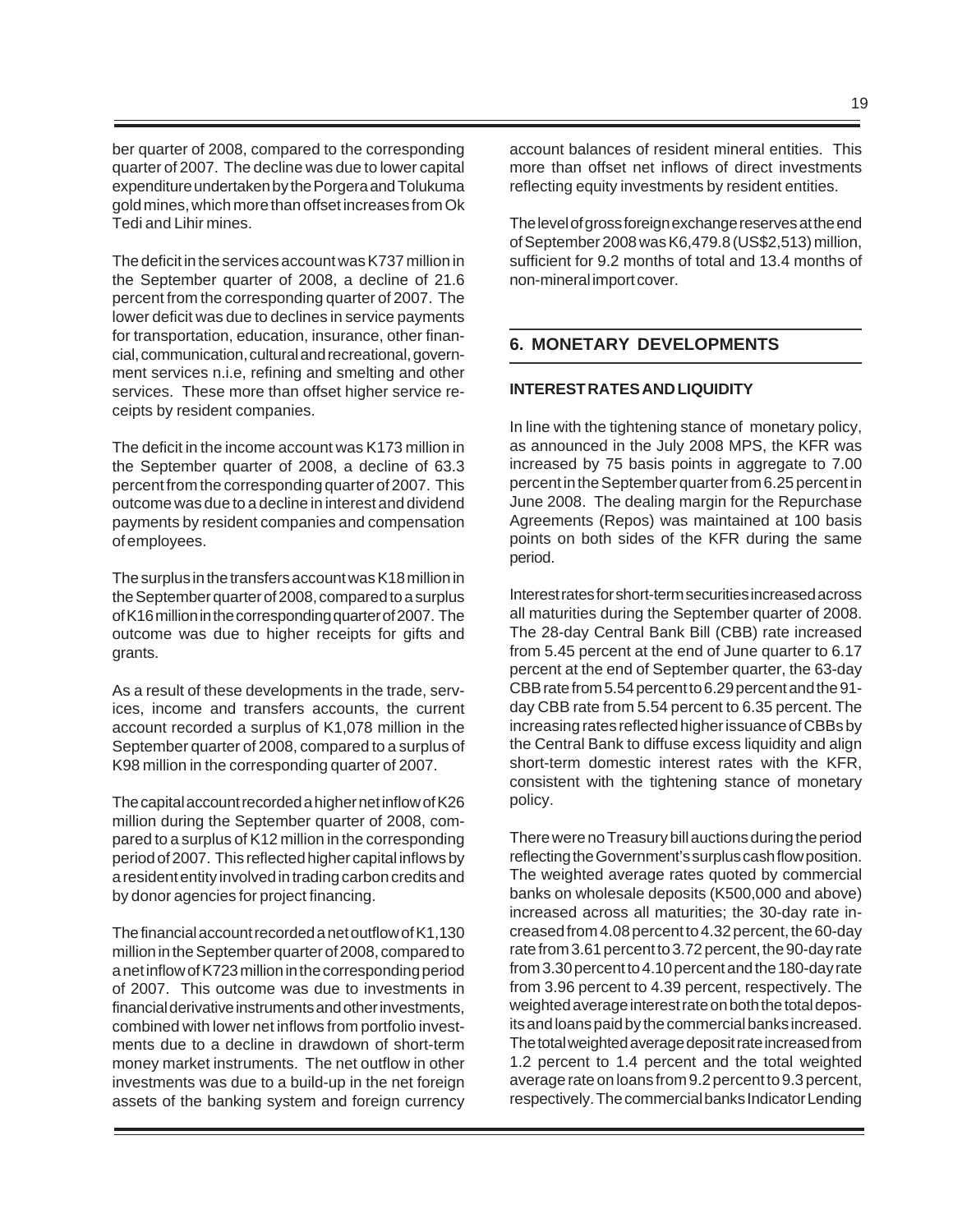Rates (ILR) spread increased to 8.95 - 9.95 percent from 8.95 - 9.70 percent reflecting the increase in the KFR.

The Bank continued to utilise Open Market Operation (OMO) instruments in the conduct of monetary policy over the September quarter of 2008, using CBBs and Reverse Repos to diffuse excess liquidity. As a result, trading in the inter-bank market increased moderately during the same period. The Cash Reserve Requirement (CRR) and the Minimum Liquid Assets Ratio (MLAR) of commercial banks were maintained at 3.0 percent and 25.0 percent, respectively, in the September quarter of 2008.

Average liquid assets held by other depository corporations (ODCs) increased by 4.5 percent in the September quarter of 2008, compared to an increase of 7.1 percent in the June quarter of 2008. The increase reflected higher holdings of CBBs and currency, which more than offset the decline in holdings of Treasury bills, Inscribed stocks with maturity of less than three years and deposits held at the Central Bank.



#### **MONEY SUPPLY**

The average level of broad money supply (M3\*) increased by 3.5 percent in September quarter of 2008, compared to an increase of 7.0 percent in the June quarter of 2008. This outcome was due to an increase of 4.1 percent in average net foreign assets of the depository corporations and an increase of 8.0 percent in average private sector credit, which more than offset a significant decline of 129.5 percent in average net claims on the Government. Average net domestic claims outstanding, excluding advances to the Central Government and outstanding loans under the Government's Agricultural export commodity price support schemes increased by 8.0 percent in the September quarter of 2008, compared to an increase of 10.9 percent in the previous quarter. The average level of the monetary base (reserve money) declined by 9.4 percent in the September quarter of 2008, compared to an increase of 12.4 percent in June quarter of 2008. This reflected lower deposits of ODCs at the Central Bank and a decline in currency in circulation.

The significant decline in average net claims on the Government in the September quarter of 2008 resulted from the decline in purchase of Government securities by the ODCs and increase in Government deposits held at the Central Bank and the ODCs.

The average level of narrow money supply (M1\*) declined by 0.5 percent in the September quarter of 2008, compared to an increase of 11.5 percent in the June quarter of 2008. This was due to a decline in both transferable deposits and currency in circulation. The average level of quasi money increased by 9.1 percent in the September quarter of 2008, compared to an increase of 1.4 percent in the previous quarter, reflecting an increase in average savings deposits.

The average level of deposits of the ODCs increased by 7.0 percent in the September quarter of 2008 to K10,920.2 million from K10,210.9 million in the June quarter of 2008. This was due to an increase in other deposits including Central Government deposits, which more than offset the decline in transferable deposits.

#### **LENDING**

During the September quarter of 2008, total domestic credit extended by depository corporations to the private sector, public non-financial corporations, Pro-

<sup>5</sup> The dotted vertical lines indicate a break in series from 2002. See 'For the Record' in the June 2006 QEB on page 44.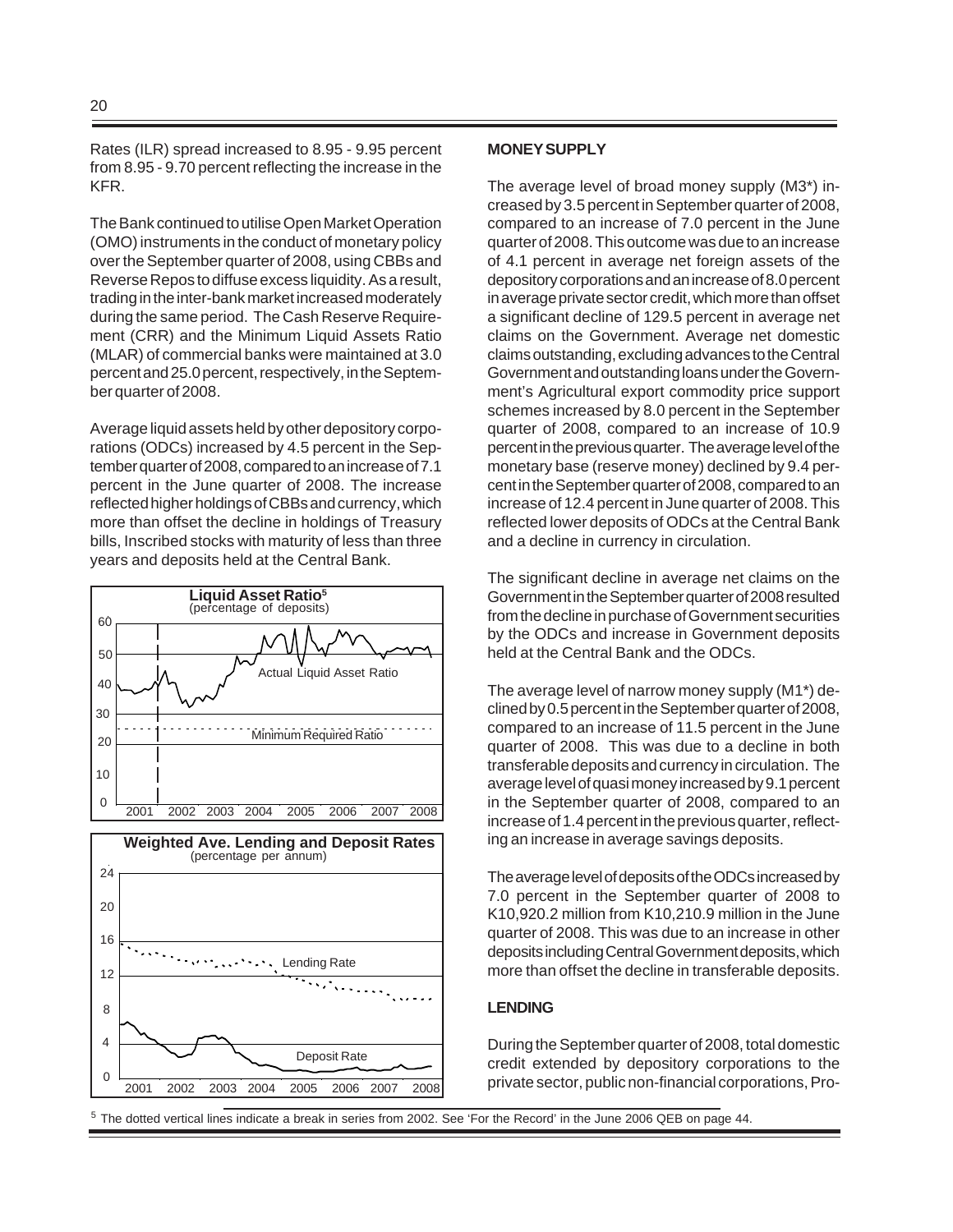

<sup>6</sup> Break in series. Refer to footnote on page 20.

vincial and Local Governments, and other financial corporations, increased by K194.7 million to K5,222.0 million, compared to an increase of K508.0 million in the previous quarter. This was mainly due to an increase of K183.2 million in private sector credit and K11.7 million claims on public non-financial corporations. Credit to the private sector was broad based with lending to the agriculture, forestry and fisheries, manufacturing, transport and communication, wholesale and retail trade, building and construction, mining and quarrying and other business services sector, as well as the household sector for personal loans and advances for housing. There were no repayments under the price support schemes. The annualised growth in domestic credit, excluding the Central Government and advances under the price support schemes was 37.5 percent in the third quarter of 2008.

# **7. PUBLIC FINANCE**

Preliminary estimates of the fiscal operations of the National Government for the nine months to September 2008 showed an overall surplus of K1,063.4 million, compared to a surplus of K1,617.2 million in the corresponding period of 2007. This represents 5.4 percent of nominal GDP. The lower surplus was due to lower revenue, which more than offset an increase in expenditure.

Total revenue, including foreign grants, during the nine months to September 2008 was K4,597.2 million, 6.8 percent lower than the receipts collected in the corresponding period of 2007. This represents 63.8 percent of the budgeted revenue for 2008. The decrease was attributed to lower collections in non-tax revenue combined with lower foreign grants, which more than offset an increase in tax revenue and infrastructure tax credits.

Total tax revenue amounted to K4,335.7 million, 1.5 percent higher than the receipts collected during the same period in 2007, and represents 78.6 percent of the budgeted tax receipts. Direct tax receipts totalled K3,330.9 million, K77.9 million more than the receipts collected over the corresponding period in 2007, and represents 80.4 percent of the budgeted amount. The increase was due to higher personal, company and other direct taxes. The increase in personal income tax receipts reflected the growth in employment by the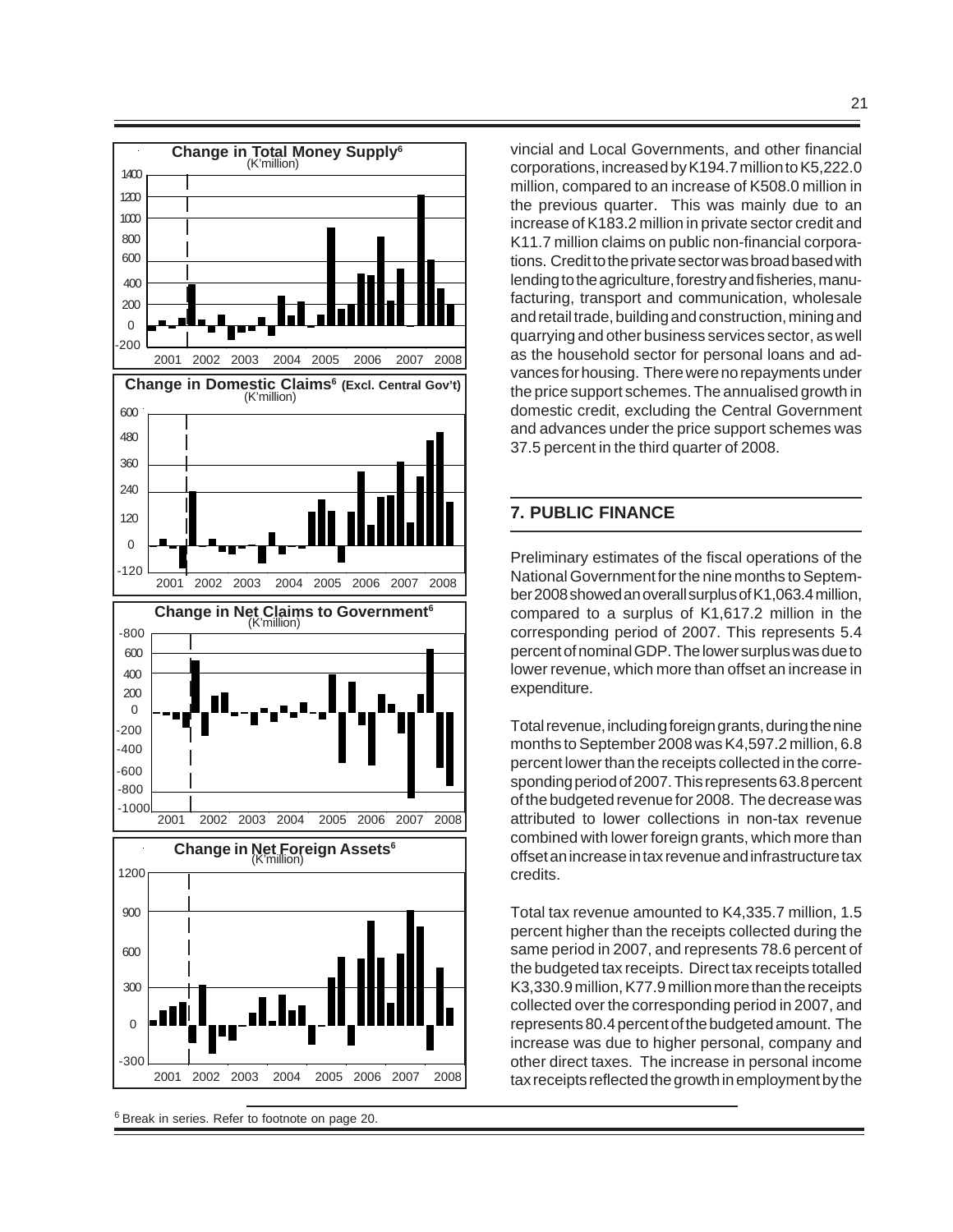



private sector. The increase in company tax receipts was due to improved profitability of companies underpinned by continued higher commodity prices and strong aggregate demand. Other direct taxes increased mainly due to higher dividend and interest withholding tax receipts.

Indirect tax receipts was K1,004.8 million, 1.4 percent lower than in the corresponding period in 2007, and represents 73.1 percent of the budgeted receipts for 2008. The decrease reflected lower collections for export tax and other indirect tax receipts, which more than offset increased collections in the remaining indirect tax categories. The decline in export tax reflected lower log exports, while the low receipt from other indirect taxes was related to the phasing out of the mining levy. The increase in import and excise duties and Goods and Services Tax (GST) reflected increased domestic demand.

Total non-tax revenue amounted to K146.4 million, 24.0 percent lower than the amount collected in the corresponding period of 2007, and represents 30.0 percent of the budgeted amount. The decline mainly reflected lower dividend payments by statutory bodies. Infrastructure tax credits utilised to September 2008 totalled K21.9 million, 47.0 percent higher than in the corresponding period in 2007, reflecting faster drawdowns by mostly mineral companies. Foreign grants to September 2008 totalled K93.2 million, 79.3 percent lower than in the corresponding period in 2007, mainly due to non-reporting of most donor funded projects.

Total expenditure over the nine months to September 2008 was K3,533.8 million, 6.7 percent higher than in the corresponding period in 2007, and represents 50.5 percent of the 2008 budgeted expenditure. The increase was due to higher recurrent expenditure which more than offset lower development expenditure.

Recurrent expenditure during the nine months of 2008 was K2,874.4 million, 17.8 percent higher than in the corresponding period in 2007, and represents 79.1 percent of the 2008 budgeted appropriation. From this total, K1,815.5 million relates to National Departmental expenditure, which is 23.7 percent higher than the amount spent in the corresponding period in 2007, and represents 80.3 percent of the budgeted appropriations. The increase reflects higher personal emoluments, purchase of goods and services, disbursement of education subsidies and court order payments. Provincial Government recurrent expenditure was K620.1 million, 14.0 percent higher than in the corresponding period in 2007, and represents 79.7 percent of the budgeted amount. The increase was due to higher salaries and wages, payments of goods, conditional grants and grant to the Autonomous Bougainville Government. Interest payments totalled K232.5 million, 11.2 percent lower than the amount paid in the corresponding period in 2007, and reflected the retirement of Treasury bills combined with the appreciation of the kina against the US dollar which reduced interest payments on overseas loans.

Total development expenditure for the nine months to September 2008 was K659.4 million, 23.3 percent lower than in the corresponding period in 2007, and represents 34.9 percent of the budgeted expenditure for 2008. The decline reflected the slow implementation of projects relating to the lack of capacity by implementing agencies in coordinating earmarked

 $7$  Refer to footnote on page 20.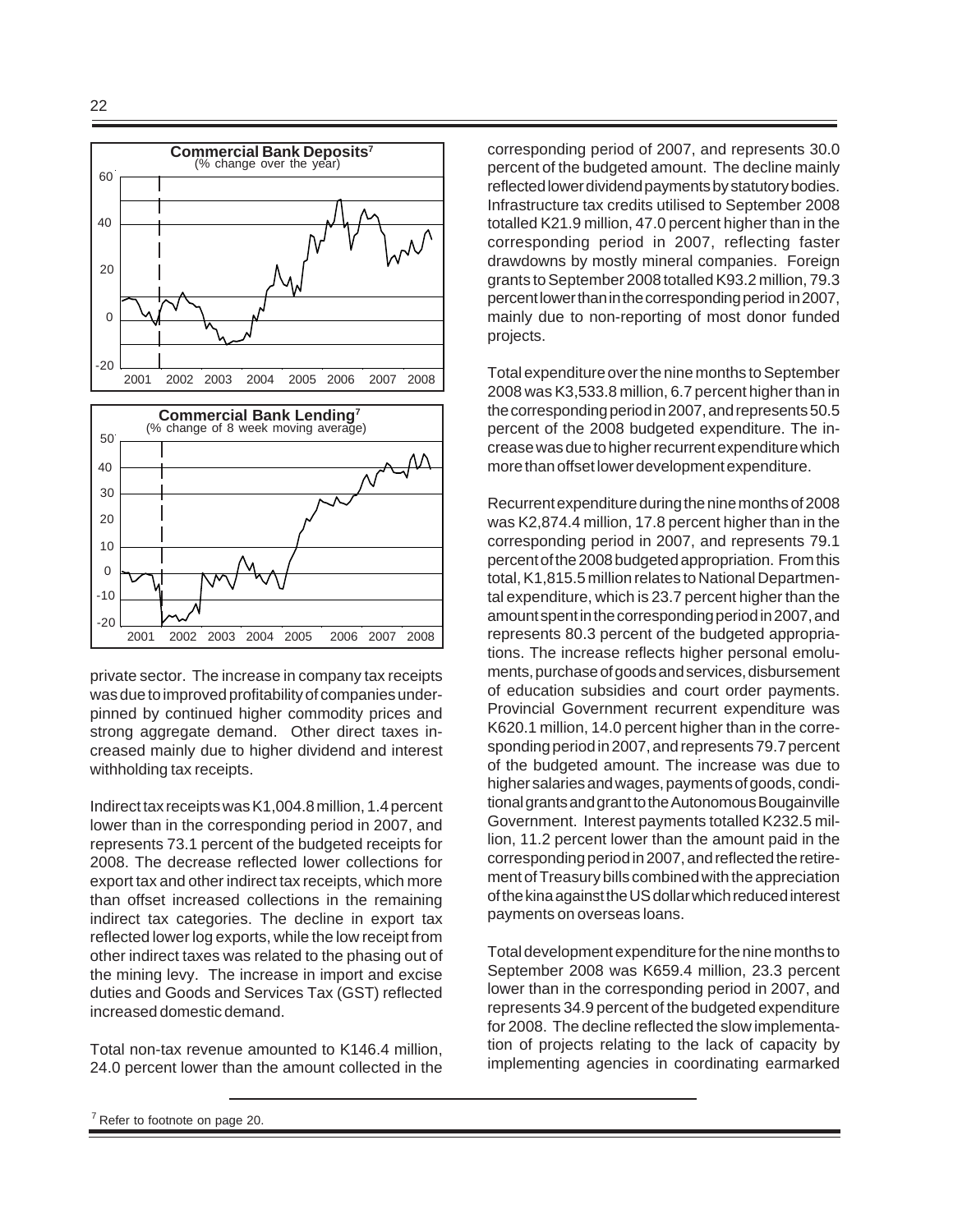projects.

The Budget surplus of K1,063.4 million was used to make net overseas loan repayments of K115.1 million, while K948.3 million was net negative financing to domestic sources. The net overseas loan repayments comprised of K48.0 million to concessionary, K8.3 million to commercial and K58.8 million to extraordinary sources. Net repayments to the domestic sector comprised of loan repayments totalling K246.5 million to the other depository corporations and other financial corporations, increased deposits and the Central Bank totalling K443.9 million, and cheque floats presented for encashment totalling K257.9 million.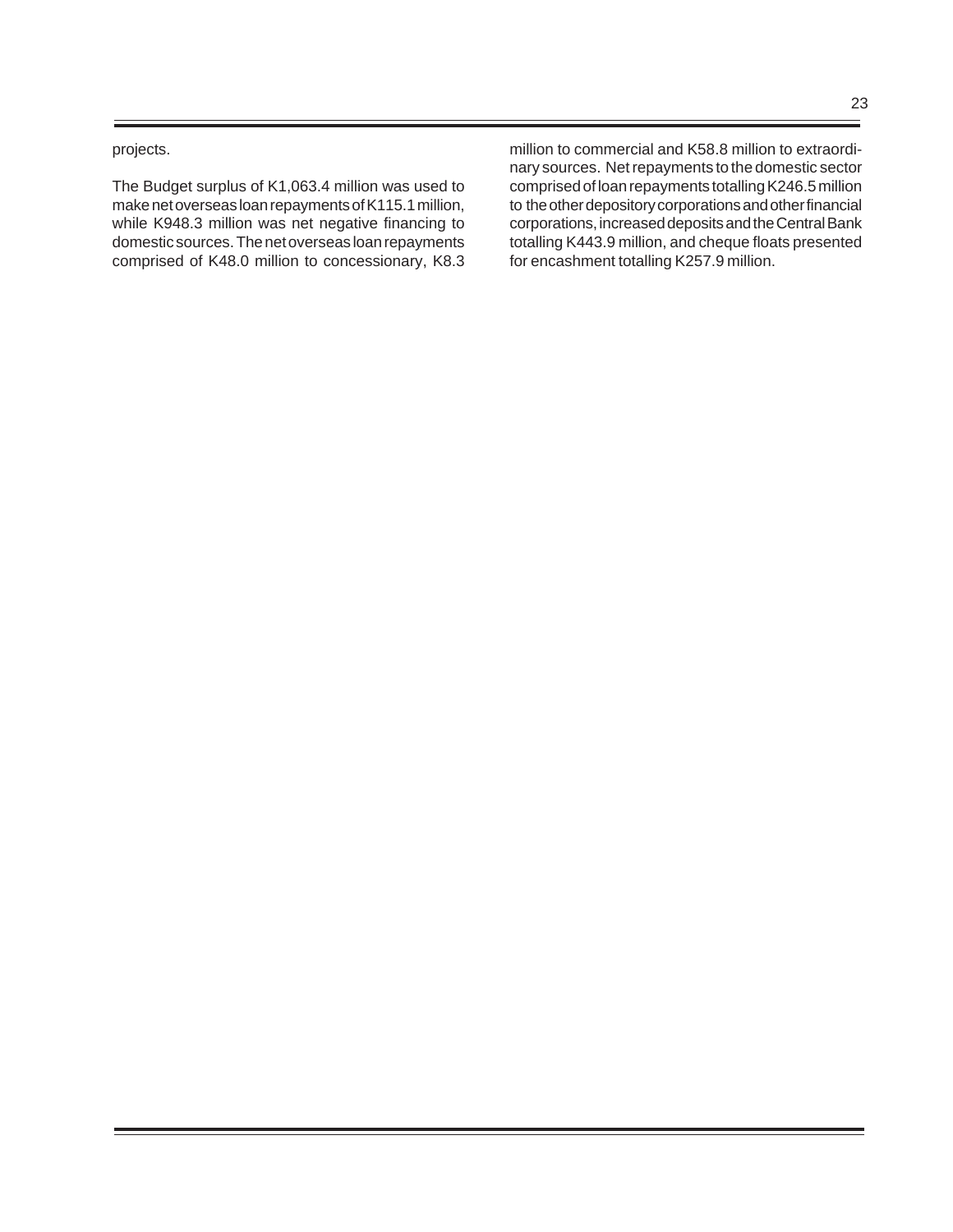# **FOR THE RECORD**

#### **MONTHLY KINA FACILITY RATE ANNOUNCEMENTS**

The Central Bank introduced the Kina Facility Rate (KFR) in February 2001 as the official rate to indicate its stance of monetary policy. The KFR is a monthly rate and any changes to it should translate to changes in market interest rates. Changes to the KFR is based on assessment of economic fundamentals consistent with the overall objective of monetary policy of price stability in the economy. From January 2006, the KFR announcements by the Bank were;

| 2006 | 02 January   | Maintained at 6.00 % |
|------|--------------|----------------------|
|      | 06 February  | Maintained at 6.00 % |
|      | 06 March     | Maintained at 6.00 % |
|      | 03 April     | Maintained at 6.00 % |
|      | 01 May       | Maintained at 6.00 % |
|      | 05 June      | Maintained at 6.00 % |
|      | 03 July      | Maintained at 6.00 % |
|      | 07 August    | Maintained at 6.00 % |
|      | 04 September | Maintained at 6.00 % |
|      | 02 October   | Maintained at 6.00 % |
|      | 06 November  | Maintained at 6.00 % |
|      | 04 December  | Maintained at 6.00 % |
| 2007 | 02 January   | Maintained at 6.00 % |
|      | 05 February  | Maintained at 6.00 % |
|      | 05 March     | Maintained at 6.00 % |
|      | 02 April     | Maintained at 6.00 % |
|      | 07 May       | Maintained at 6.00 % |
|      | 04 June      | Maintained at 6.00 % |
|      | 02 July      | Maintained at 6.00 % |
|      | 06 August    | Maintained at 6.00 % |
|      | 03 September | Maintained at 6.00 % |
|      | 01 October   | Maintained at 6.00 % |
|      | 05 November  | Maintained at 6.00 % |
|      | 03 December  | Maintained at 6.00 % |
| 2008 | 07 January   | Maintained at 6.00 % |
|      | 04 February  | Maintained at 6.00 % |
|      | 03 March     | Maintained at 6.00 % |
|      | 07 April     | Maintained at 6.00 % |
|      | 05 May       | Maintained at 6.00 % |
|      | 02 June      | Maintained at 6.00 % |
|      | 10 June      | Raised to 6.25 %     |
|      | 07 July      | Maintained at 6.25 % |
|      | 04 August    | Raised to 6.50 %     |
|      | 01 September | Raised to 7.00 %     |
|      | 06 October   | Maintained at 7.00 % |
|      | 03 November  | Maintained at 7.00 % |
|      | 01 December  | Raised to 8.00 %     |

For details of the KFR, see Table 6.3 (S34) of the QEB.

KFR announcements prior to January 2005 are reported in various bulletins starting with the March 2001 QEB.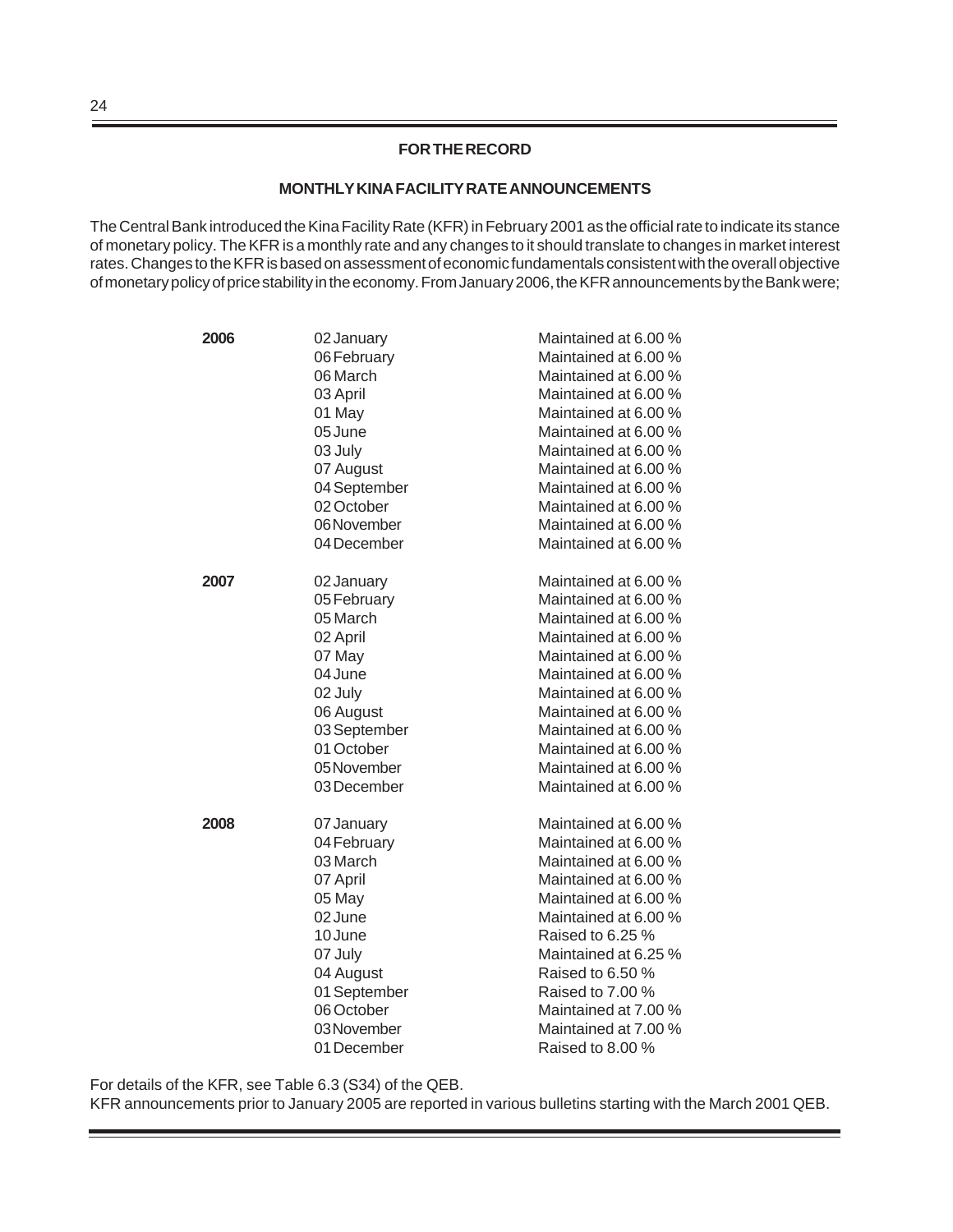# **GLOSSARY OF TERMS AND ACRONYMS**

| <b>Balance of Payments</b>                 | A statistical statement that systematically summa-<br>rises a country's economic transactions with the rest<br>of the world, over a specific time period. It comprises<br>the Current and Capital and Financial Accounts.                                                                               |
|--------------------------------------------|---------------------------------------------------------------------------------------------------------------------------------------------------------------------------------------------------------------------------------------------------------------------------------------------------------|
| <b>Broad Money Supply (M3*)</b>            | Total volume of money comprising narrow money (M1*)<br>and quasi money in the economy at a point in time. See<br>'narrow' and 'quasi' money.                                                                                                                                                            |
| <b>Cash Reserve Requirement (CRR)</b>      | A requirement imposed on commercial banks to hold<br>cash as a percentage of total deposits and other<br>prescribed liabilities at all times.                                                                                                                                                           |
| <b>Capital Account</b>                     | Records all transactions that involves the receipts or<br>transfers of capital and acquisitions/disposal of non-<br>produced, non-financial assets such as purchase of<br>production facilities, i.e. plants and machinery, etc.                                                                        |
| Central Bank Bill (CBB) <sup>8</sup>       | A monetary policy instrument of the Bank of PNG used<br>to manage liquidity in the banking system by either<br>injecting or defusing it in order to achieve a desired level<br>of interest rate.                                                                                                        |
| <b>Current Transfers Account</b>           | Records all foreign transactions that are not transfers<br>of capital and cannot be repaid. These includes dona-<br>tions, gifts and grants, superannuation funds and<br>licensing fees.                                                                                                                |
| <b>Exchange Settlement Account (ESA)</b>   | Accounts of the commercial banks with the Bank of<br>PNG for settlement transactions with each other.                                                                                                                                                                                                   |
| <b>Exclusion-based CPI measure</b>         | An underlying inflation measure which involves zero<br>weighting of volatile sub-groups or items such as fruit<br>& vegetables, betelnut and prices that are largely<br>determined by non-market (seasonal) forces, as well<br>as alcoholic drinks, cigarettes & tobacco, etc. See<br>'Underlying CPI'. |
| <b>Financial Account</b>                   | Records all transactions associated with changes of<br>ownership of foreign financial assets such as holdings<br>of monetary gold, special drawing rights (SDR), claims<br>on non-residents and foreign liabilities.                                                                                    |
| <b>Headline Consumer Price Index (CPI)</b> | A measure of inflation as calculated and published<br>quarterly by the National Statistical Office (NSO),<br>which measures the total price movements in goods<br>and services in the basket.                                                                                                           |

<sup>8</sup> See 'For the Record' on page 34 in the 2004 September QEB.

۳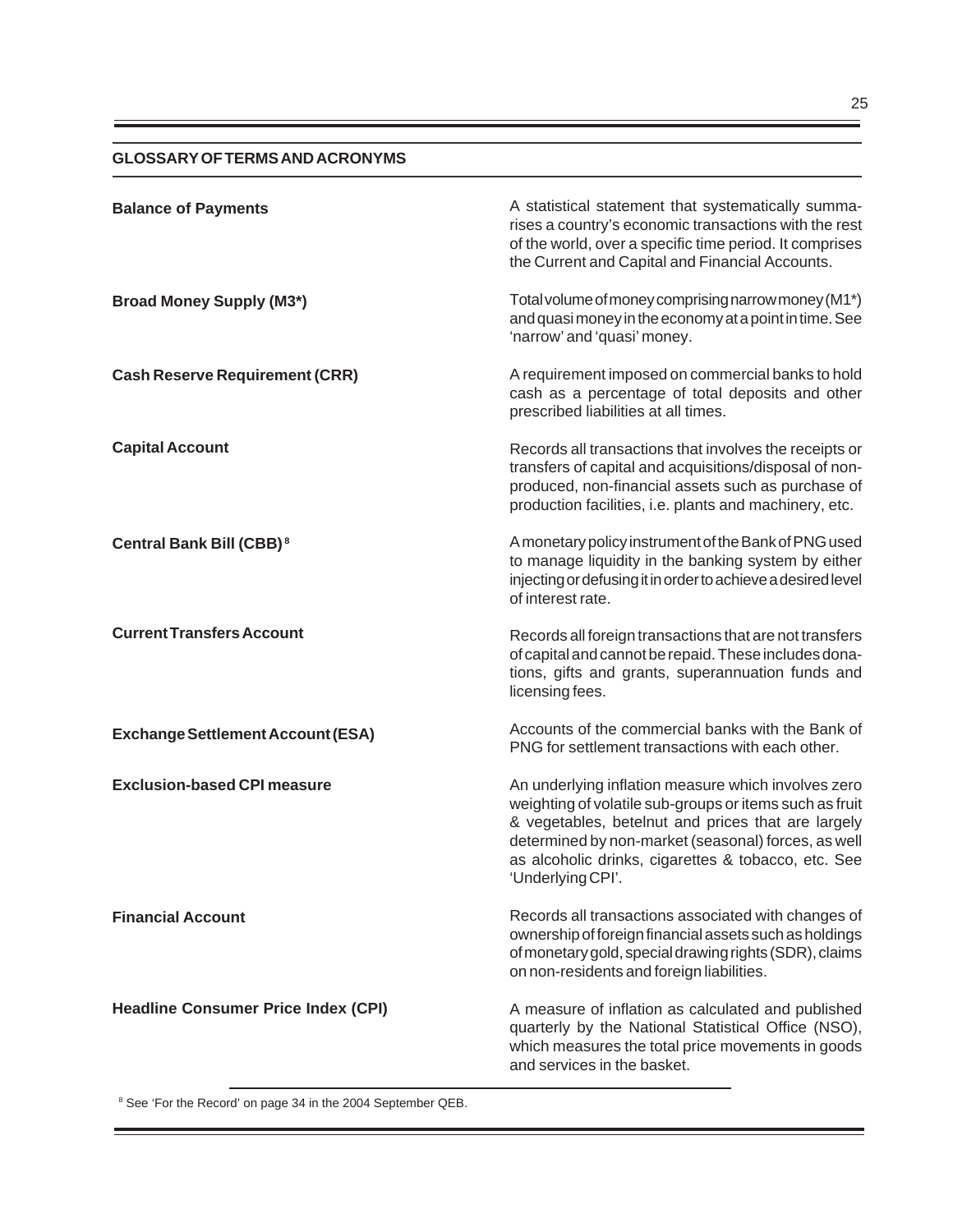| <b>Income Account</b>                    | Records transactions such as compensation of em-<br>ployees, which cover wages, salaries, and other ben-<br>efits in cash and kind, dividends and interest earned on<br>investments between PNG and the other countries.                                |
|------------------------------------------|---------------------------------------------------------------------------------------------------------------------------------------------------------------------------------------------------------------------------------------------------------|
| <b>Inscribed Stock (bond)</b>            | A Government debt instrument sold to the public for<br>a maturity term of one year or longer for Budget<br>financing.                                                                                                                                   |
| Kina Facility Rate (KFR)                 | Official benchmark rate used by the Bank of PNG to<br>signal its monetary policy stance. The KFR is an-<br>nounced monthly by the Governor and published in the<br>newspapers and on the Bank's website.                                                |
| <b>Liquid Assets</b>                     | Assets of the commercial banks, which are in near<br>liquid form, comprising cash, ESA balances, CBBs,<br>Treasury bills and Inscribed stocks less than 3 years<br>to maturity.                                                                         |
| <b>Minimum Liquid Asset Ratio (MLAR)</b> | A prudential requirement imposed by the Bank of PNG<br>on commercial banks to hold liquid assets as a<br>percentage of total deposits and other prescribed<br>liabilities at all times.                                                                 |
| <b>Monetary Base (or Reserve Money)</b>  | Comprised of currency held by the public and liquid<br>assets of the commercial banks, including deposits<br>held with the Bank of PNG under the Repurchase<br>Agreement Facility (RAF) or Repos.                                                       |
| <b>Narrow Money</b>                      | A component of total money supply that is considered<br>liquid or can be converted easily to cash on demand,<br>and comprises of currency in circulation (held outside<br>the banking system) and demand deposits.                                      |
| <b>Open Market Operations (OMO)</b>      | Operations of liquidity management conducted by the<br>Bank of PNG with commercial banks and other finan-<br>cial intermediaries involving Government securities,<br>CBB, Repos and foreign exchange trading to influence<br>short-term interest rates. |
| Over the year CPI                        | Percentage change in the CPI of a quarter compared<br>to the corresponding quarter of the previous year (Also<br>called 'annual' CPI).                                                                                                                  |
| <b>Portfolio Investment</b>              | Investments, mainly in equity and debt securities such<br>as bonds and notes, money market debt instruments<br>and financial derivatives, as well as long-term debt,<br>equity and securities.                                                          |
| <b>Quasi Money</b>                       | A component of total money supply that is not easily<br>convertible to cash on demand and comprises of<br>savings and term deposits.                                                                                                                    |

-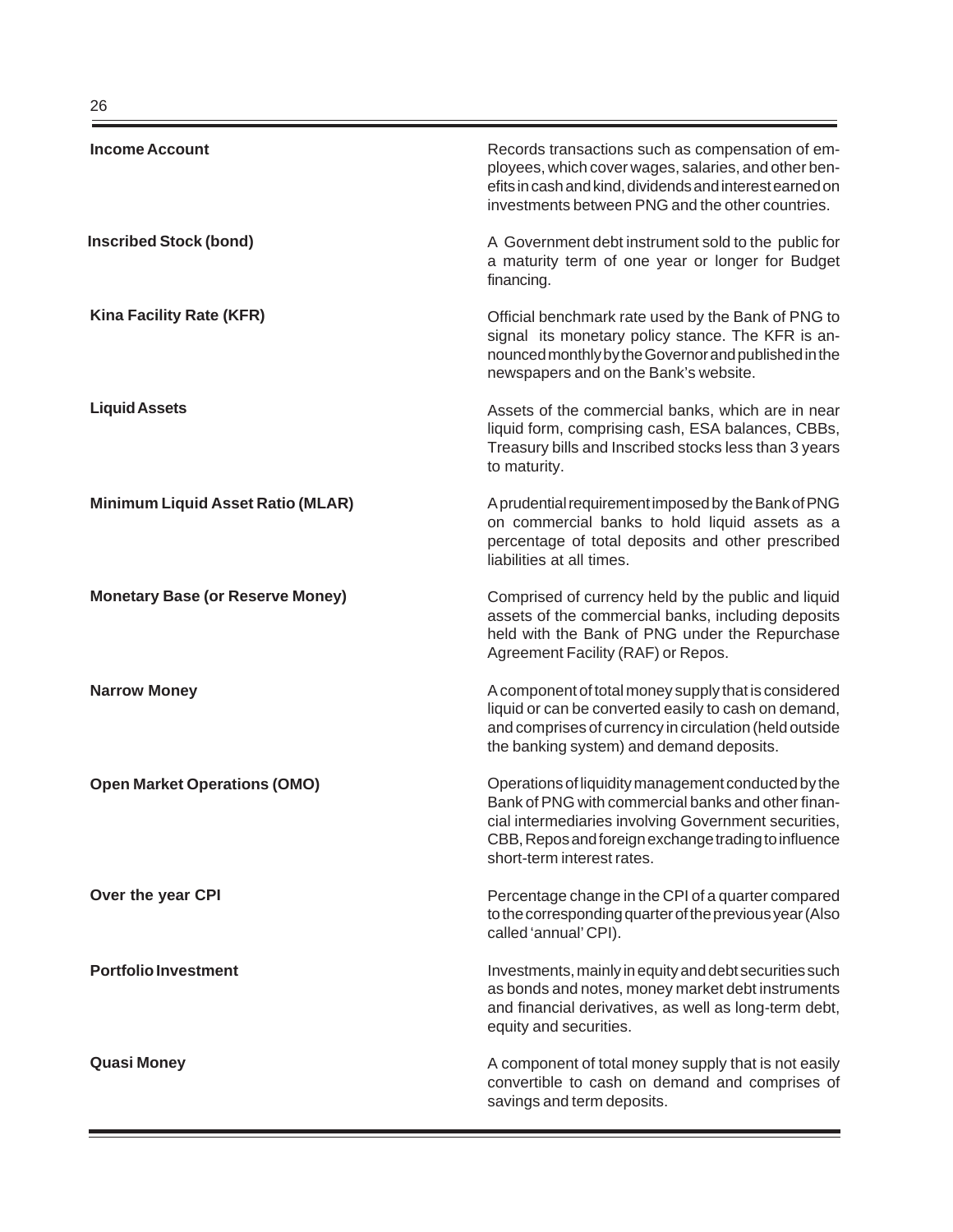| <b>Repurchase Agreement Facility (RAF)</b> | A money market instrument used by Bank of PNG to<br>lend to or borrow from the commercial banks, for<br>liquidity management, and is unwound on maturity.<br>The terms range from overnight to 14 days and can be<br>collateralised, for instance, using Treasury bills. |
|--------------------------------------------|--------------------------------------------------------------------------------------------------------------------------------------------------------------------------------------------------------------------------------------------------------------------------|
| <b>Tap Facility</b>                        | A facility conducted by the Bank of PNG for sale of<br>Treasury bills and Inscribed stocks to the public.                                                                                                                                                                |
| <b>Temporary Advance Facility</b>          | A statutory mechanism stipulated under Section 54 of<br>the Central Banking Act 2000, that provides the Na-<br>tional Government with access to short-term financing<br>to meet mismatches in revenue.                                                                   |
| <b>Trade Account</b>                       | Records all economic transactions associated with<br>merchandise exports and imports of physical goods.                                                                                                                                                                  |
| Trade Weighted Index <sup>9</sup>          | The Trade Weighted Index (TWI) measures the value of<br>the kina against a basket of currencies of PNG's major<br>trading partners.                                                                                                                                      |
| <b>Treasury Bill</b>                       | Government security or debt instrument sold at a<br>discount value, but redeemed at face value on maturity<br>for purposes of Budget financing. In PNG, Treasury<br>bills are issued for 28, 61, 91, 182 and 364 day<br>maturities.                                      |
| <b>Trimmed-mean CPI measure</b>            | A fixed proportion of prices at each end of the distribu-<br>tion of price changes are zero weighted and the mean                                                                                                                                                        |

'Underlying CPI'.

**Underlying CPI (exclusion-based and trimmed-mean CPI measures)**

A measure of inflation that excludes short-term volatile movements in prices, such as seasonal factors, Government policy decisions and price controlled items.

of the remaining price changes recomputed. See also

<sup>9</sup> See 'For the Record' p.24 in the 2005 September QEB.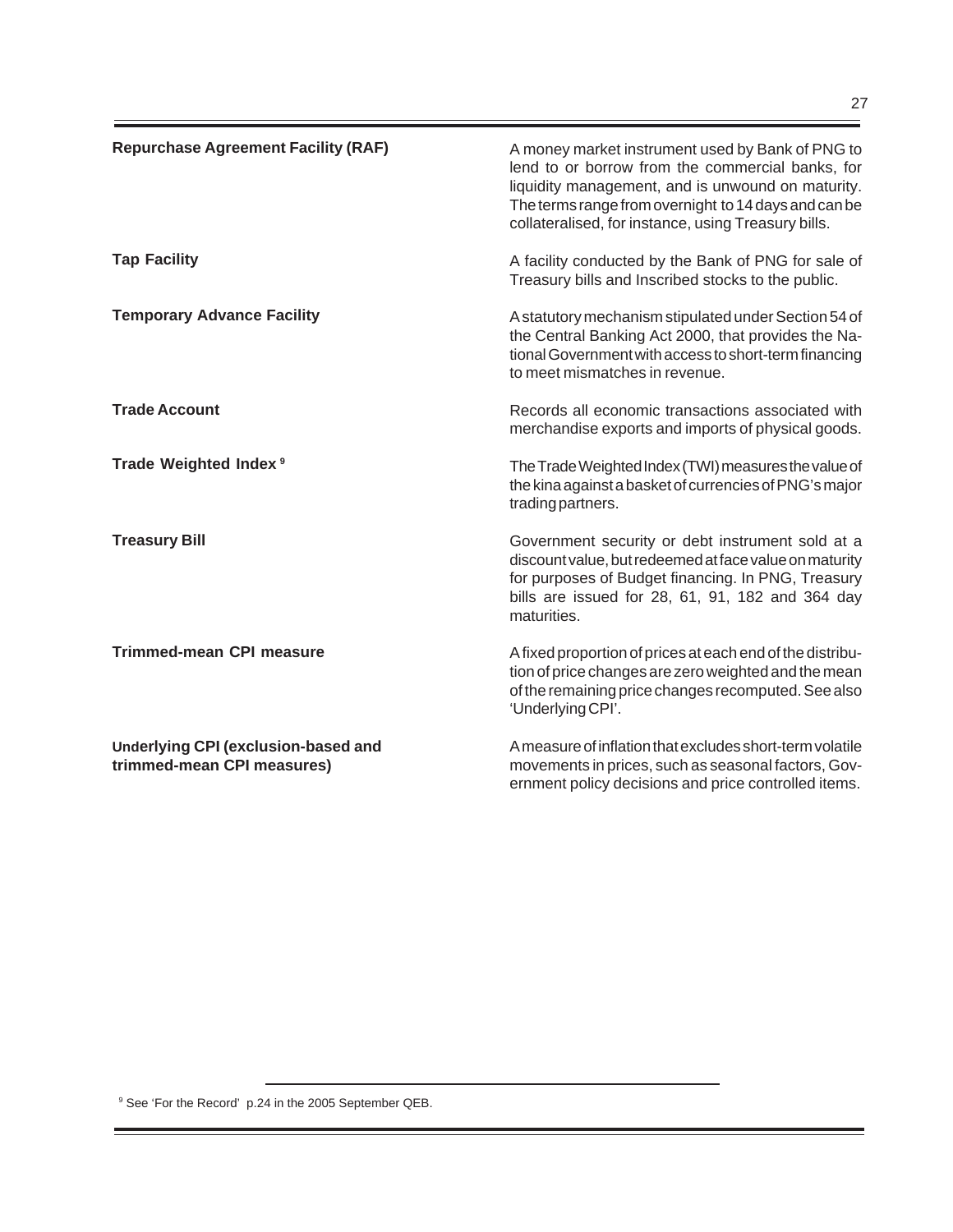# **REFERENCE "FOR THE RECORD"**

Some issues of the Quarterly Economic Bulletin (QEB) have 'For the Record' as additional information relating to changes introduced to various statistical tables. The following 'For the Record' have appeared in the QEB since March 2000.

| <u>Issue</u>     |                          | For the Record                                                                                                |
|------------------|--------------------------|---------------------------------------------------------------------------------------------------------------|
|                  |                          |                                                                                                               |
| Mar 2000         | $\overline{\phantom{m}}$ | Removal of QEB Table 3.8                                                                                      |
| <b>Jun 2000</b>  | $\blacksquare$           | Inflation - Consumer Price Index (CPI)                                                                        |
|                  |                          | Changes to Table 7.2: Other Domestic Interest Rates                                                           |
| Mar 2001         |                          | Introduction of Monthly Kina Facility Rate                                                                    |
| Jun 2001         |                          | Changes to Table 10.2: Prices and Wages                                                                       |
| Dec 2001         |                          | Measures of Inflation                                                                                         |
|                  |                          | Changes to Table 7.1: Commercial Banks Interest Rates                                                         |
|                  |                          | Changes to Table 7.2: Other Domestic Interest Rates                                                           |
|                  |                          | Changes to Table 10.2 Prices and Wages                                                                        |
| Jun 2002         |                          | Exclusion of QEB Tables 4.2: Rural Development Bank of PNG and Table 10.1: Indicators<br>of Economic Activity |
| Mar 2003         |                          | Changes to Balance of Payments Tables                                                                         |
|                  |                          | Bank of PNG Employment Index: Changes to Table 10.4 and Table 10.5                                            |
|                  |                          | Regional and Industrial Classifications and Abbreviations                                                     |
| Jun 2003         |                          | Changes to Open Market Operations Instruments                                                                 |
|                  |                          | Directions of Merchandise Trade                                                                               |
| Sep 2003         |                          | Changes to the Treasury Bills Auction Allocation Process                                                      |
| Dec 2003         |                          | Further Change to the Treasury Bills Auction Allocation Process                                               |
|                  |                          | Bank of PNG Employment Survey                                                                                 |
| Sep 2004         |                          | Introduction of Central Bank Bill (CBB)                                                                       |
| Mar 2005         |                          | Changes to Table 9.5 to include Exports from Napanapa Oil Refinery                                            |
|                  |                          | Changes to Tables 1.2 and 1.3 'Other Items (Net)'                                                             |
| <b>June 2005</b> |                          | Changes to Tables 8.2 and 8.5 'External Public Debt'                                                          |
| Sep 2005         |                          | Trade Weighted Exchange Rate Index                                                                            |
|                  |                          | Employment Index - Changes to Tables 10.4 and 10.5                                                            |
|                  |                          | Central Bank Bill (CBB) Auction - Changes to Tables 3.8 and 7.2                                               |
| Mar 2006         |                          | Updated Weights for the Trade Weighted Index (TWI)                                                            |
| <b>June 2006</b> |                          | Expansion of Monetary and Financial Data Coverage                                                             |
|                  |                          | Upgrade of PNG's Private Debt and Equity Recording System                                                     |
| Dec 2006         |                          | Changes to Table 8.1 - Capital Transfers                                                                      |
| Jun 2007         |                          | Revisions to the March Quarter 2007 and December Quarter 2006 Consumer Price<br>Index                         |
| Jun 2007         |                          | <b>Debt Ratios</b>                                                                                            |
| Sep 2007         |                          | Revisions to the Consumer Price Indices in June Quarter 2007 back<br>to September Quarter 2005.               |
| Mar 2008         |                          | Updated Weights for the Trade Weighted Index (TWI)                                                            |

28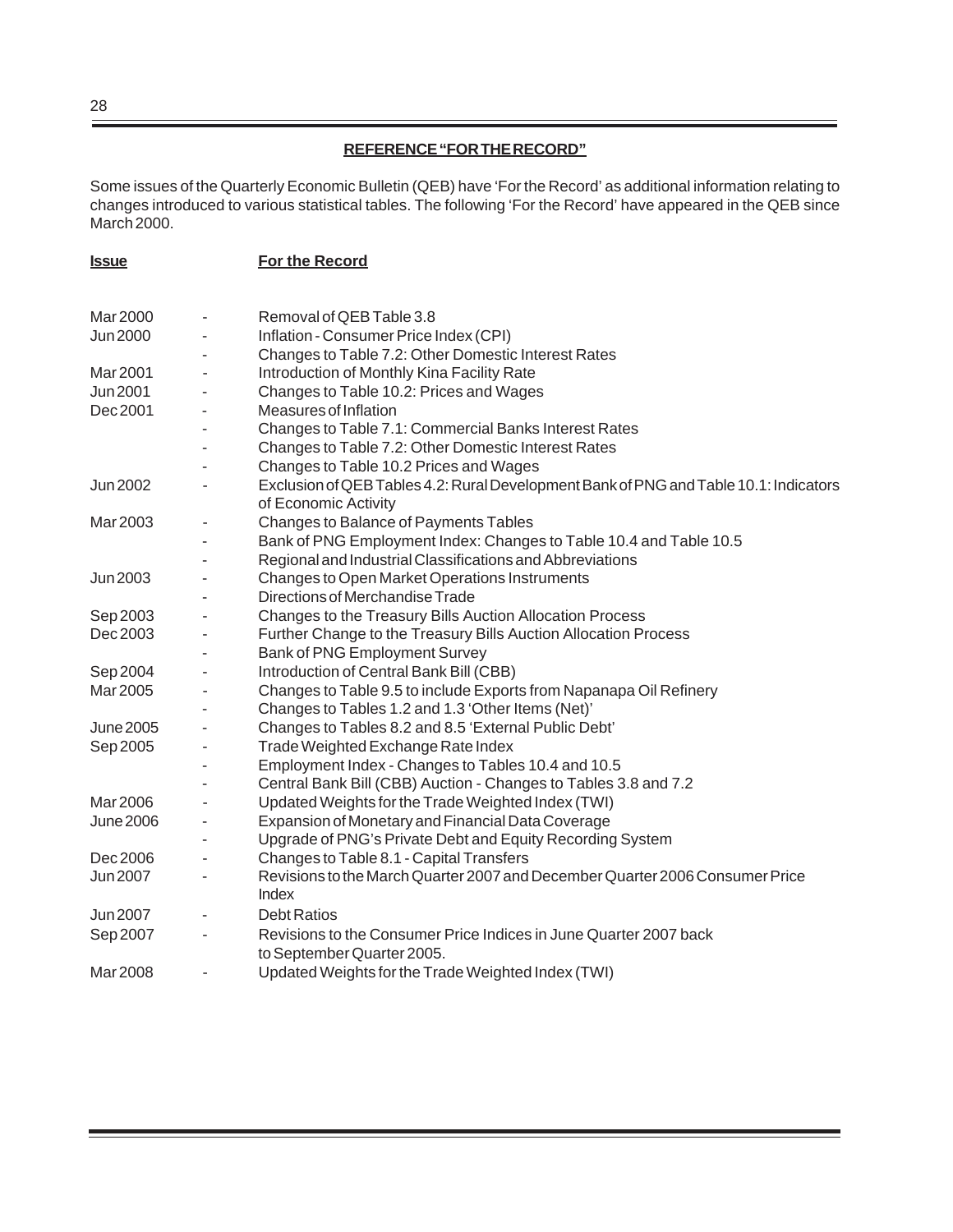# **REFERENCE**

Each issue of the Quarterly Economic Bulletin contains a review of economic conditions for the past quarter and a comprehensive set of updated statistical tables. Articles of special interest to current economic policy are also prepared by Bank staff for inclusion in the Bulletin. The following articles have appeared in the Quarterly Economic Bulletin since December 1996.

| <u><b>Issue</b></u> | <b>Title</b>                                                                           |
|---------------------|----------------------------------------------------------------------------------------|
| Dec 1996            | The 1997 National Budget                                                               |
| Dec 1996            | Monetary Policy for 1997                                                               |
| Mar 1997            | Papua New Guinea's Total External Exposure                                             |
| Dec 1997            | Monetary Policy for 1998                                                               |
| Mar 1998            | The 1998 National Budget                                                               |
| Mar 1998            | Papua New Guinea's Total External Exposure                                             |
| Dec 1998            | The 1999 National Budget                                                               |
| Dec 1998            | Monetary Policy for 1999                                                               |
| Mar 1999            | Papua New Guinea's Total External Exposure                                             |
| Sep 1999            | The 1999 Supplementary Budget                                                          |
| Dec 1999            | The 2000 National Budget                                                               |
| Jun 2000            | Semi-annual Monetary Policy Statement, July 2000                                       |
| Dec 2000            | The 2001 National Budget                                                               |
| Dec 2000            | Semi-annual Monetary Policy Statement, January 2001                                    |
| Jun 2001            | Semi-annual Monetary Policy Statement, July 2001                                       |
| Dec 2001            | Semi-annual Monetary Policy Statement, January 2002                                    |
| Dec 2001            | The 2002 National Budget                                                               |
| Jun 2002            | Semi-annual Monetary Policy Statement, July 2002                                       |
| Sep 2002            | The 2002 Supplementary Budget                                                          |
| Dec 2002            | Semi-annual Monetary Policy Statement, January 2003                                    |
| Dec 2002            | The 2003 National Budget                                                               |
| Mar 2003            | Special article: Export Price Index, Volume Index and Weights Calculations Methodology |
| Jun 2003            | Semi-annual Monetary Policy Statement, July 2003                                       |
| Dec 2003            | The 2004 National Budget                                                               |
| Dec 2003            | Semi-annual Monetary Policy Statement, January 2004                                    |
| Sep 2004            | Semi-annual Monetary Policy Statement, July 2004                                       |
| Dec 2004            | Semi-annual Monetary Policy Statement, January 2005                                    |
| Dec 2004            | The 2005 National Budget                                                               |
| Jun 2005            | Papua New Guinea's Total External Exposure                                             |
| Jun 2005            | Semi-annual Monetary Policy Statement, July 2005                                       |
| Dec 2005            | The 2006 National Budget                                                               |
| Dec 2005            | Semi-annual Monetary Policy Statement, January 2006                                    |
| Jun 2006            | Papua New Guinea's Total External Exposure                                             |
| Jun 2006            | Semi-annual Monetary Policy Statement, July 2006                                       |
| Dec 2006            | The 2007 National Budget                                                               |
| Dec 2006            | Semi-annual Monetary Policy Statement, January 2007                                    |
| Jun 2007            | Papua New Guinea's Total External Exposure                                             |
| Jun 2007            | Semi-annual Monetary Policy Statement, July 2007                                       |
| Jun 2007            | Supplement to the July 2007 Monetary Policy Statement                                  |
| Dec 2007            | The 2008 National Budget                                                               |
| Dec 2007            | Semi-annual Monetary Policy Statement, January 2008                                    |
| <b>Jun 2008</b>     | Papua New Guinea's Total External Exposure                                             |
| <b>Jun 2008</b>     | Semi-annual Monetary Policy Statement, July 2008                                       |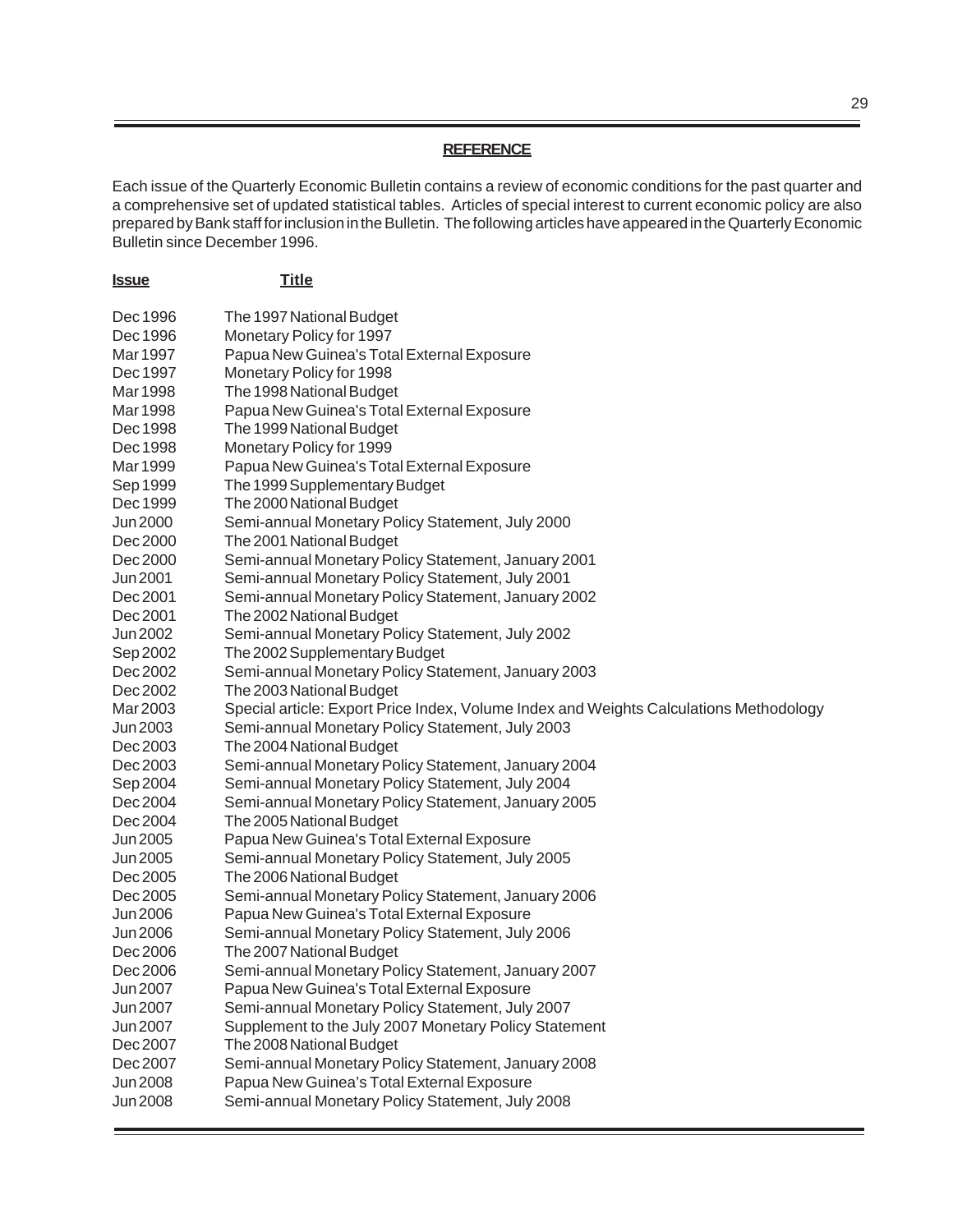# **STATISTICAL SECTION**